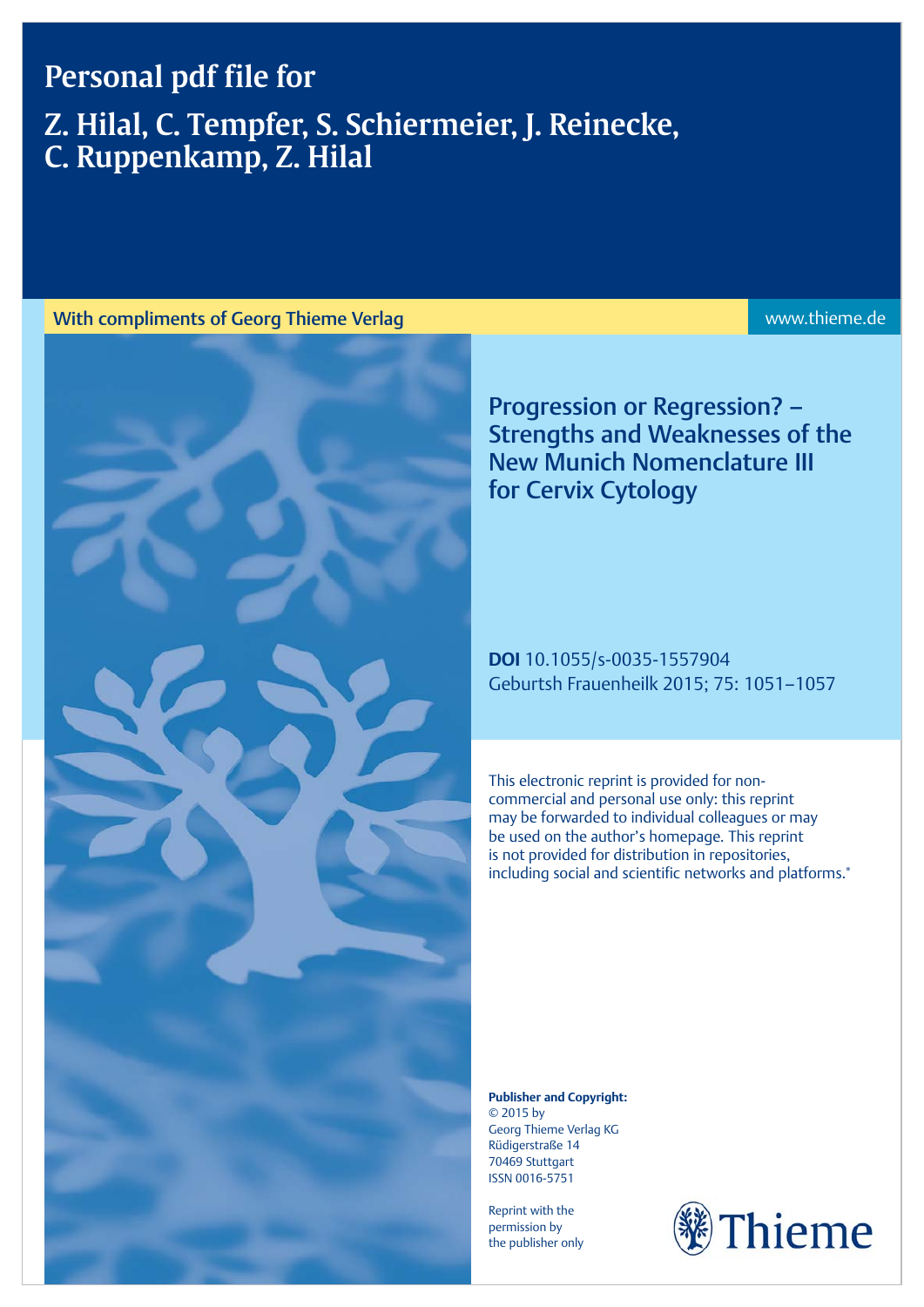## Progression or Regression? – Strengths and Weaknesses of the New Munich Nomenclature III for Cervix Cytology

Progression oder Regression? – Stärken und Schwächen der neuen Münchner Nomenklatur III für die Zervixzytologie

Authors **Z. Hilal<sup>1</sup>, C. Tempfer<sup>2</sup>, S. Schiermeier<sup>3</sup>, J. Reinecke<sup>2</sup>, C. Ruppenkamp<sup>2</sup>, Z. Hilal<sup>4</sup>** 

Affiliations <sup>1</sup> ZYDOLAB – Institut für klinische Zytologie und Immunzytochemie, Dortmund

<sup>2</sup> Abteilung für Gynäkologie und Geburtshilfe, Ruhr Universität Bochum, Herne

<sup>3</sup> Abteilung für Gynäkologie und Geburtshilfe, Universität Witten/Herdecke, Witten

<sup>4</sup> Institut für Pathologie, Universitätsklinikum Düsseldorf, Düsseldorf

#### Key words

- **O** cervical intraepithelial neoplasia
- **O** cervix cytology
- **O** Munich nomenclature III
- **O** cancer screening
- **O** dysplasia

#### Schlüsselwörter

- **O** zervikale intraepitheliale Neoplasie
- **O** Zervixzytologie
- **Münchner Nomenklatur III**
- **O** Krebvorsorge
- **O** Dysplasie



received 23. 3. 2015 revised 11. 6. 2015 accepted 12. 6. 2015

#### Bibliography

DOI http://dx.doi.org/ 10.1055/s-0035-1557904 Geburtsh Frauenheilk 2015; 75: 1051–1057 © Georg Thieme Verlag KG Stuttgart · New York · ISSN 0016‑5751

#### **Correspondence**

Dr. med. Ziad Hilal ZYDOLAB – Institut für klinische Zytologie und Immunzytochemie Markt 10 44137 Dortmund z.hilal@zydolab.de

## Abstract

 $\blacktriangledown$ 

Introduction: Since 01. 01. 2015 the new Munich nomenclature III for gynaecological diagnostics of the cervix has been in force. The changes have led to controversial scientific discussions. This study reports for the first time on the consequences.

Materials and Methods: The present data are based on smear screening results for the year 2014. The data of 63 134 patients were evaluated. Results: 2.27% of all smears were remarkable. Group IIa was assigned to 0.91%. Group II‑p was somewhat more frequently recorded than group IIID1 (0.59 vs. 0.53%). Groups IIID1 and IIID2 were found in 0.53 and 0.61%, respectively, of the cases. Agreement with histology was found in 36.84 and 44.68%, respectively. Glandular lesions represented the most frequent changes in group III. Histological clarification was obtained for 0.18% of all remarkable findings. The relative incidence of high-grade precancerous conditions (CIN III) and invasive tumours amounted to 0.1%.

Conclusion: A close communication between gynaecologists and cytologists is mandatory for the correct usage of the new nomenclature. The future annual statistics of the health insurances can now be analysed in more detail. A statistical classification of glandular epithelial changes is now also possible for the first time. The heterogeneous group IIa constitutes an unnecessary uncertainty for patients and physicians. The splitting of the group IIID does not appear to have any advantage for the further clinical management. Further studies are needed to show whether or not the classification can stand up to international comparisons.

### Zusammenfassung

 $\blacktriangledown$ Einleitung: Seit dem 01. 01. 2015 wird die Neue Münchner Nomenklatur III für die gynäkologische Zytodiagnostik der Cervix uteri eingesetzt. Die Änderungen führten zu kontroversen wissenschaftlichen Auseinandersetzungen. Diese Studie berichtet nun erstmalig über die Auswirkungen. Material und Methoden: Die vorliegenden Daten

beziehen sich auf die Screeningabstriche aus dem Untersuchungsjahr 2014. Die Daten von 63 134 Patientinnen konnten ausgewertet werden.

Ergebnisse: 2,27% aller Abstriche waren auffällig. Die Gruppe IIa wurde in 0,91% vergeben. Die Gruppe II‑p wurde etwas häufiger als die Gruppe IIID1 erfasst (0,59 vs. 0,53%). Die Gruppen IIID1 und IIID2 kamen in 0,53 bzw. 0,61% der Fälle vor. Eine Übereinstimmung mit der Histologie fand sich in 36,84 bzw. 44,68%. Glanduläre Läsionen stellten die häufigsten Veränderungen in der Gruppe III dar. Histologische Klärung erfolgte in 0,18% aller auffälligen Befunde. Die relative Häufigkeit hochgradiger Präkanzerosen (CIN III) und invasiver Tumore betrug 0,1%.

Schlussfolgerung: Eine enge Kommunikation zwischen Frauenarzt und Zytologe ist für die korrekte Anwendung der neuen Nomenklatur unverzichtbar. Zukünftige Jahresstatisitiken der KVen können nun detaillierter ausgewertet werden. Erstmalig ist auch eine statistische Einordnung drüsenepithelialer Veränderungen möglich. Die heterogene Gruppe IIa stellt eine unnötige Verunsicherung für Patientinnen und Ärzte dar. Die Aufteilung der Gruppe IIID scheint keinen Vorteil für das weitere klinische Management darzustellen. Ob eine internationale Vergleichbarkeit der Klassifikation gewährleistet ist, müssen weitere Studien zeigen.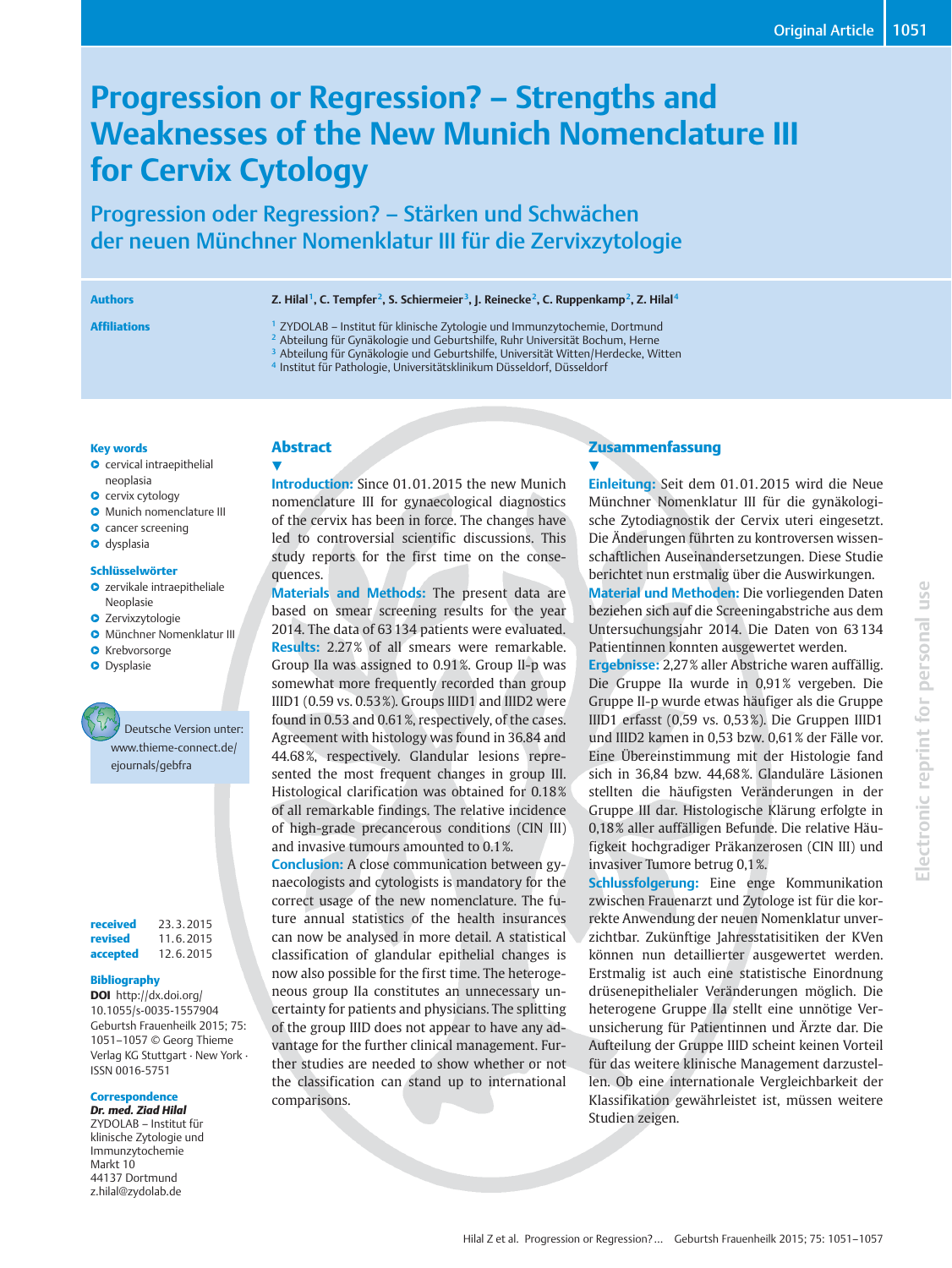### Introduction

v, With an incidence of 2.2% of all new cancer diseases in women, cervical cancer belongs among the less common organ malignancies in Germany. In parallel to the introduction of Papanicolaou staining [1] as a cytological screening test of the uterine cervix, there was a marked decline of 80% in the incidence of cervical cancer in Germany. For 2012 with an annual number of participants of more than 16 million women, 4600 new cases (9.0/ 100 000 women) are expected [2].

Since 1990 the cytological evaluation of cervical smears in Germany has been based on the Munich nomenclature II. This consists of 5 groups (PAP I–V), which describe the widely varying degrees of dysplasia ranging through to invasive carcinoma [3].

On account of the newest findings on the tumour biology of cervical cancer and the increased demands on the sensitivity of screening methods together with the marked decline in the incidence of the disease, the nomenclature has been revised by the Cytology Coordination Conference (KoKoZyt) and was published at the beginning of 2014 [4]. This nomenclature is legally binding in Germany since 01. 01. 2015 [5].

The changes are listed below:

- $\triangleright$  with retention of the groups I to V, subgroups have been introduced
- $\blacktriangleright$  suffixes in the subgroups show the type of epithelium concerned
- $\triangleright$  group IIID has be further divided into IIID1 and IIID2
- a new group "IIa" has been created for patients with unremarkable smears but with remarkable case history/clinical findings  $\triangleright$  group II has been redefined [4].

The agreed new features in the Munich nomenclature III have in part been met with strong resistance and have already led to controversial discussions [6–9]. Against the background of possible far-reaching changes in cancer screening for the uterine cervix within the framework of the National Cancer Plan [10], a critical discussion of the new Munich nomenclature III is called for.

## Aim

v, Up to now there have been no comprehensive evaluations of the new Munich nomenclature III for gynaecological-cytological diagnostics of the uterine cervix. A confrontation between the old and new nomenclatures with comparisons of statistical distributions has not yet been undertaken. In particular, data for the correlation between cytological findings and histological results have not been examined.

The aim of this study was to carry out an analysis of statistical findings according to the new nomenclature and to illustrate the consequences in comparison with the old nomenclature. In addition, a detailed consideration of the individual categories of finding as well as a correlation of cytological smears requiring clarification with the results of histological samples have been undertaken. Finally, the statements postulated by the KoKoZyt about the statistical frequencies of the individual groups of findings were checked.

### Material and Methods **V**

### Data acquisition

The Cytological Institute ZYDOLAB in Dortmund is a clinical laboratory with a supra-regional patient collecting area. It represents a cross-section of the women participating in cervix screening in Germany. Screening diagnosis for cervical cancer in Germany is available once per year for women aged 20 years and over and comprises a gynaecological examination of the female genitalia with a smear test and subsequent cytological evaluation. The data for the present study are from gynaecological smear screening tests performed in 2014. For this purpose all samples taken between January and December 2014 and sent to the cytological institute ZYDOLAB in Dortmund within the framework of cancer screening were taken into consideration. So-called "curative" smears, i.e., control smears taken in the same year do not count here in the sense of health insurance benchmarking according to the guidelines for quality assurance of the German Medical Association [11]. Furthermore, all histological findings reported to the institute up to February 2015 for cases of cytology requiring further clarification were also considered. The study was approved by the Ethics Commission of the Ruhr University Bochum (Register No. 5189–14).

### Cytological diagnostics and statistical analysis

The smears taken from the uterine cervix in the course of cancer screening were stained according to the method of Papanicolaou [1] and subsequently evaluated by an experienced examiner according to the standards for quality assurance measures of the German Medical Association [6]. Since publication of the new Munich nomenclature III in January 2014 evaluation of the samples in the laboratory was carried out according to the old and the new nomenclature. The data were recorded with the help of a software programme (Pegasus Datensysteme, Munich). Remarkable samples were first screened by at least 2 further assistants and then evaluated by 2 further medical experts and subsequently classified.

In the framework of the present study, in addition, findings including age of the patient, remarkable previous findings, additional clinical details, relevant prior diseases and histology results for findings needing clarification were anonymised and entered in a Microsoft Excel data base (Microsoft Corporation, Redmond, USA) and statistically analysed with the help of functions in Microsoft Excel and SPSS (International Business Machines Corporation [IBM], Armonk, USA).

### **Results**

**V** 

Altogether data from 63 134 patients were acquired. The average age of the patients amounted to 42.9 years (median 42 years, range 20–99 years). The number of patients who had undergone a total hysterectomy was 7835 (11.7%).

**• Table 1** illustrates the statistical evaluation of the smear findings according to the old nomenclature as well as the corresponding results according to the new nomenclature. Altogether 67 samples (0.11% of all samples) could not be classified or could only be classified with limitations. The reasons for this were an inadequate fixation, too little or even no cell material, extended artificial or severe degenerative cell changes and massive cell overlaps.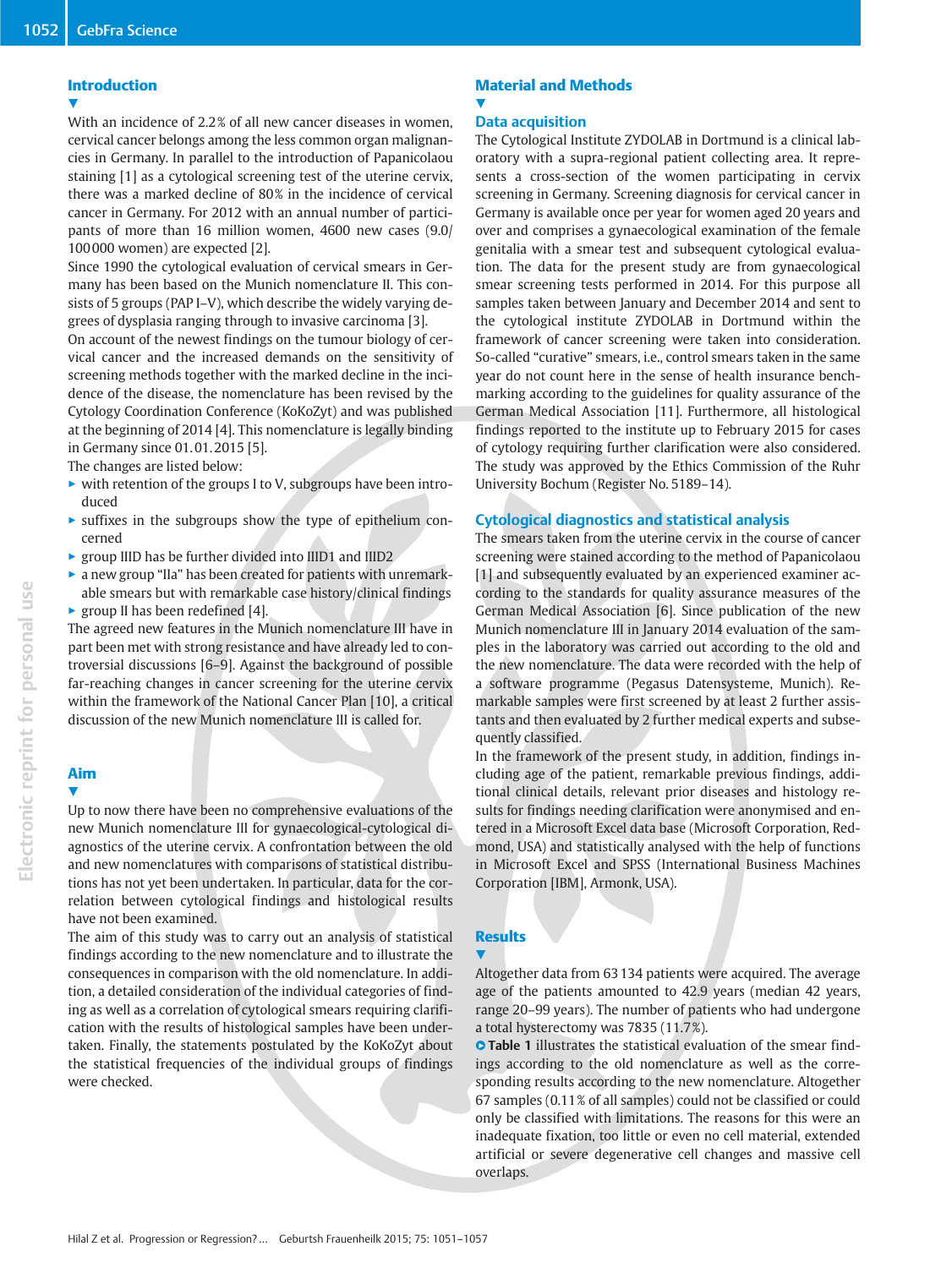Table 1 Distribution of smear findings according to PAP groups in the framework of cancer screening of the uterine cervix according to age (Munich II) and the corresponding results according to the new nomenclature (Munich III) in a screening collective from the year 2 014 (n = 63 134).

| <b>Munich</b><br>П             | $\overline{a}$ | %           | <b>Munich</b><br>Ш                                                      | $\overline{a}$                                                            | %                                           |
|--------------------------------|----------------|-------------|-------------------------------------------------------------------------|---------------------------------------------------------------------------|---------------------------------------------|
| techni-<br>cally not<br>usable | 67             | 0.11        | $\mathbf{0}$                                                            | 67                                                                        | 0.11                                        |
| Ī                              | 618            | 0.98        | $\mathsf{I}$<br>lla                                                     | 61122<br>576                                                              | 96.81<br>0.91                               |
| $\mathbf{II}$                  | 61604          | 97.58       | $\mathbf{II}$<br>$-p$<br>-g<br>-e                                       | 524<br>370<br>132<br>22                                                   | 0.83<br>0.59<br>0.21<br>0.03                |
| III                            | 88             | 0.14        | $\mathsf{III}$<br>$-p$<br>-g<br>-e<br>$-\chi$                           | 88<br>22<br>60<br>$\overline{2}$<br>$\overline{4}$                        | 0.14<br>0.03<br>0.10<br>${}_{0.01}$<br>0.01 |
| <b>IIID</b>                    | 720            | 1.14        | III <sub>D1</sub><br>IIID2                                              | 335<br>385                                                                | 0.53<br>0.61                                |
| <b>IVa</b>                     | 28             | 0.04        | <b>IVa</b><br>$-p$<br>-g                                                | 28<br>26<br>$\overline{2}$                                                | 0.04                                        |
| <b>IVb</b>                     | $\overline{2}$ | ${}_{0.01}$ | <b>IVb</b><br>$-p$<br>-g                                                | $\overline{2}$<br>$\overline{2}$<br>$\boldsymbol{0}$                      | < 0.01                                      |
| $\vee$                         | $\overline{7}$ | 0.01        | $\vee$<br>$-p$<br>-g<br>-e<br>$\mathord{\text{--}}\mathord{\mathsf{X}}$ | $\overline{7}$<br>5<br>$\overline{2}$<br>$\mathbf{0}$<br>$\boldsymbol{0}$ | 0.01                                        |

#### PAP I/II

Group I according to the old nomenclature was assigned in 618 cases (0.98%). According to the new nomenclature this makes group I with 61 122 cases (96.81%) by far the most frequent group.

In comparison, group II was assigned 61 604 times (97.58%) according to the old nomenclature and thus represents the most frequent group. According to the new nomenclature group was, with a total of 524 cases (0.83%), in comparison markedly less frequently assigned.

### PAP IIa

The newly defined group IIa in the Munich nomenclature III was assigned in 576 cases (0.91%) (**O Table 2**). The most frequent reason for assignment of a smear sample to this group was, in 484 cases (84.17%) the cytological or histological detection of mild or moderate dysplasia on squamous epithelium of the cervix (group IIID1/2 or, respectively, CIN I/II) in the previous gynaecological examination.

Table 2 Group IIa according to the Munich nomenclature III (n = 576). Case history and clinical details for the smear samples in absolute and relative frequencies.

| Remarkable case history                                                 | <b>Absolute</b><br>frequency | <b>Relative</b><br>frequency (%) |
|-------------------------------------------------------------------------|------------------------------|----------------------------------|
| Status after PAP IIID1/2 or<br>histological detection of CIN I/II       | 484                          | 84.03                            |
| <b>Status after PAP III</b>                                             | 57                           | 9.89                             |
| Status after PAP IV or detection<br>of CIN III by PE or conisation      | 27                           | 4.69                             |
| Clinical/colposcopic abnormalities                                      | 5                            | 0.87                             |
| Status after PAP V or, respectively,<br>detection of an invasive cancer | 3                            | 0.52                             |

#### PAP II

Group II according to the new nomenclature describes findings that have "limited protective value". The collective of group II‑p patients with an average age of 34.8 years was markedly younger than the entire collective (p < 0.0001). The classification of a sample to group II‑p was made from a morphological point of view in 305 cases (82.4%) on the basis of koilocytic or horny changes in cytoplasm with only minor changes of the nucleus which were interpreted as a sign of HPV infection ( $\circ$  Table 3). On the other hand, 65 samples (17.6%) were classified as "II-p" on the basis of nuclear enlargements of squamous epithelium with mild dysplasia and changes of core shape in inflammatory cell pictures.

According to the new nomenclature the group II‑g describes "cervical gland cells with anomalies that range beyond the spectrum of reactive changes". In the present collective this was the case in 132 patients (0.21%). For a total of 29 patients (21.96%) a control smear was performed during the data collection period. 28 (96.55%) of these smear controls were inconspicuous and in one case (3.45%) pronounced atypia of the cervical gland epithelium (III‑g) were detected in the control smear. On histology a polyp of the cervix was diagnosed.

In group II‑e according to the new nomenclatures, unremarkable endometrial cells found in the second half of the menstrual cycle of women over 40 years of age are collected together. In the present collective the smears of 22 patients (0.03%) were assigned to this group. Of these patients, 16 had perimenopausal and 2 postmenopausal statuses. The latter 2 women underwent a histological examination by fractional abrasion which was unremarkable in both cases. In 4 further cases unremarkable endometrial cells were found in the second half of the cycle of premenopausal women.

#### PAP III

**• Fig. 1** illustrates the 88 cases (0.14% of all sample) unclear or, respectively, equivocal findings (group III) and the results of their further clarification. Histological clarification was carried out in 12 cases  $(13.6\%)$  ( $\circ$  Fig. 2). Thereby for the 11 cases of a cytologically identified III‑g sample, the following histological diagnoses

Table 3 Group II-p according to the Munich nomenclature III. Age distribution, HPV signs and changes on inflammation (n = 370).

| Age group in years |     | %             | HPV signs ( $n = 305$ ) | %     | Changes on inflammation ( $n = 65$ ) | %     |
|--------------------|-----|---------------|-------------------------|-------|--------------------------------------|-------|
| < 36               | 221 | 59.73         | 210                     | 68.85 |                                      | 16.92 |
| $36 - 50$          | 119 | 32.16         | 93                      | 30.49 | 26                                   | 40.00 |
| > 50               | 30  | $8.1^{\circ}$ |                         | 0.66  | 28                                   | 43.07 |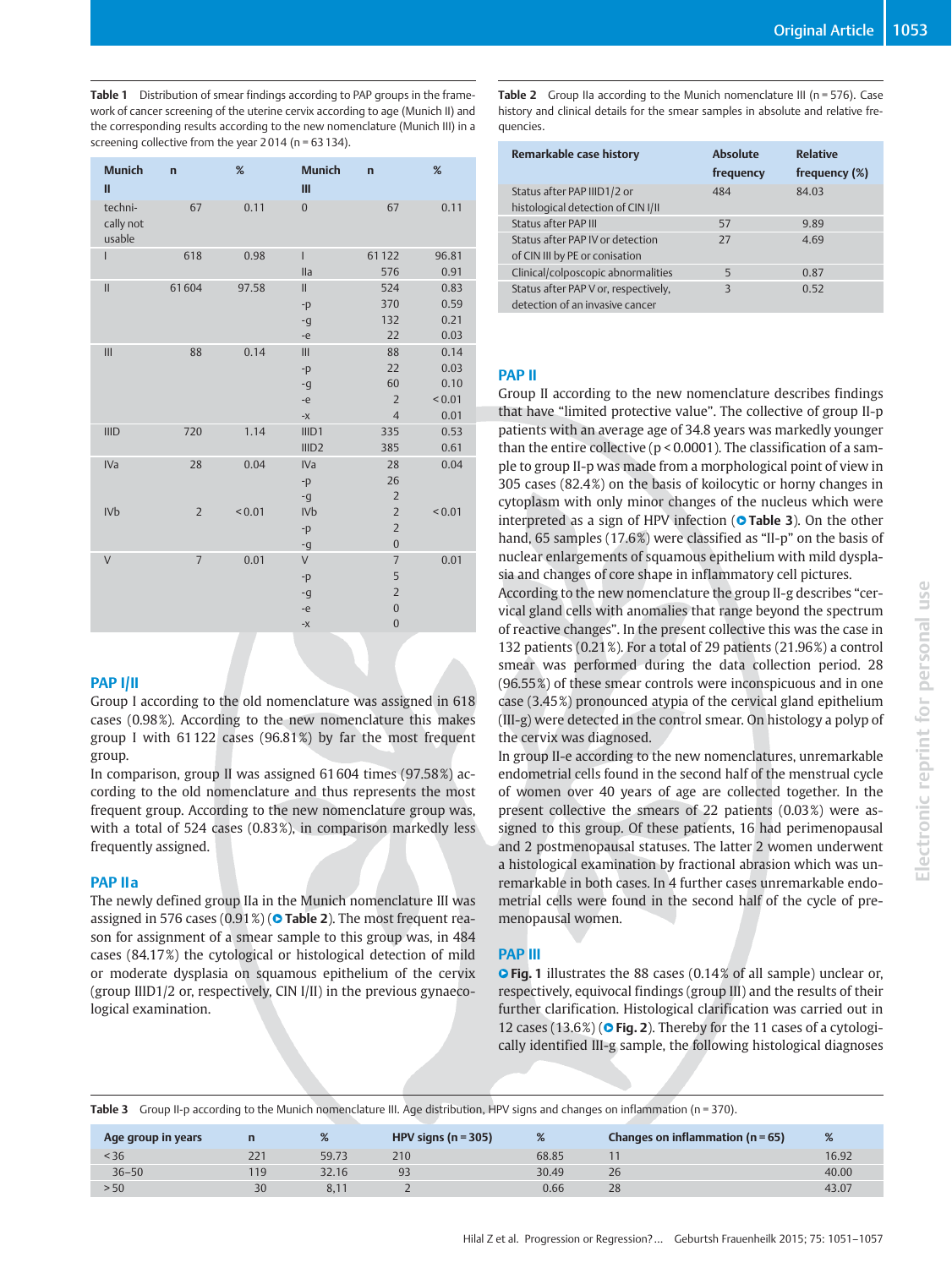

Fig. 1 Clarification of 88 cases with unclear or equivocal findings according to the Munich nomenclature III, ordered according to histologically clarified cases  $(n = 12)$  and cytological follow-up controls  $(n = 76)$ .



Fig. 2 Histological clarification of 12 cases with unclear or equivocal findings according to the Munich nomenclature III (groups III-g [n = 11] and III‑p [n = 1]). The cytological finding III‑p correlates with the histological diagnosis of an invasive vaginal cancer.

Table 4 Mild and moderate dysplasias (groups IIID1 and 2 according to the Munich nomenclature III) and correlation with histology in absolute and relative frequencies ( $n = 66$ ).

|                 | IIID <sub>1</sub> | %              | III <sub>D2</sub> | %        |
|-----------------|-------------------|----------------|-------------------|----------|
|                 | $(n = 19)$        |                | $(n = 47)$        |          |
| Negative        | 6                 | 31.58          | $\overline{2}$    | 4.26     |
| <b>CIN I</b>    | 7                 | 36.84          | 9                 | 19.14    |
| <b>CIN II</b>   | $\overline{4}$    | 21.05          | 21                | 44.68    |
| CIN III         | $\overline{2}$    | 10.52          | 15                | 31.91    |
| Invasive cancer | $\Omega$          | $\overline{0}$ | $\Omega$          | $\Omega$ |
|                 |                   |                |                   |          |

Table 5 Severe dysplasias (group IV according to the Munich nomenclature III) and correlation with histology in absolute and relative frequencies ( $n = 30$ ).

|                                     | $IVa-p$<br>$(n = 26)$ | $IVA-q$<br>$(n = 2)$ | $IVb-p$<br>$(n = 2)$ | $IVB-q$<br>$(n = 0)$ |
|-------------------------------------|-----------------------|----------------------|----------------------|----------------------|
| Negative                            |                       | $\Omega$             | $\Omega$             | -                    |
| CIN <sub>1</sub>                    | $\Omega$              | $\Omega$             | $\Omega$             |                      |
| <b>CIN II</b>                       | $\overline{3}$        | $\Omega$             | $\Omega$             |                      |
| <b>CIN III</b>                      | 22                    |                      |                      |                      |
| Invasive squamous<br>cell carcinoma | $\Omega$              |                      | $\Omega$             |                      |

were deduced: inflammatory changes (n = 4), polyp of the uterine cervix  $(n=3)$ , severe dysplasia of the squamous epithelium  $(n=2)$ , squamous cell carcinoma  $(n=1)$  and atypical changes in endometrial cells  $(n = 1)$ . In one of the samples assigned as III-p the diagnosis of a vaginal cancer was confirmed.

#### PAP IIID

Among the total of 720 samples that were classified as IIID according to the old nomenclature, 335 (46.53%) were assigned to group IIID1 and 385 (53.47%) to group IIID2 according to the new nomenclature. Histological clarification was performed in 66 cases  $(9.17\%)$ . **O Table 4** gives an overview of the histology results.

Thereafter microscopic tissue examinations revealed IIID1 in 19 cases (5.67%) and IIID2 in 47 cases (12.21%).

#### PAP IV/V

Thirty samples (0.05%) were classified by cytology as PAP IV (**O Tab. 5**). Of these, 26 samples were assigned to the group IVa– p according to the new nomenclature. Histologically these findings correlated with CIN III in 22 cases. The cytological finding "V" was assigned in 7 cases (0.01%). Hereby in the 5 cases of V‑p according to the new nomenclature, the diagnosis of an invasive squamous cell carcinoma was made 4 times and the diagnosis of a severe dysplasia (CIN III) was made once by histology. In the 2 cases of V‑g, there was one diagnosis each of an invasive squa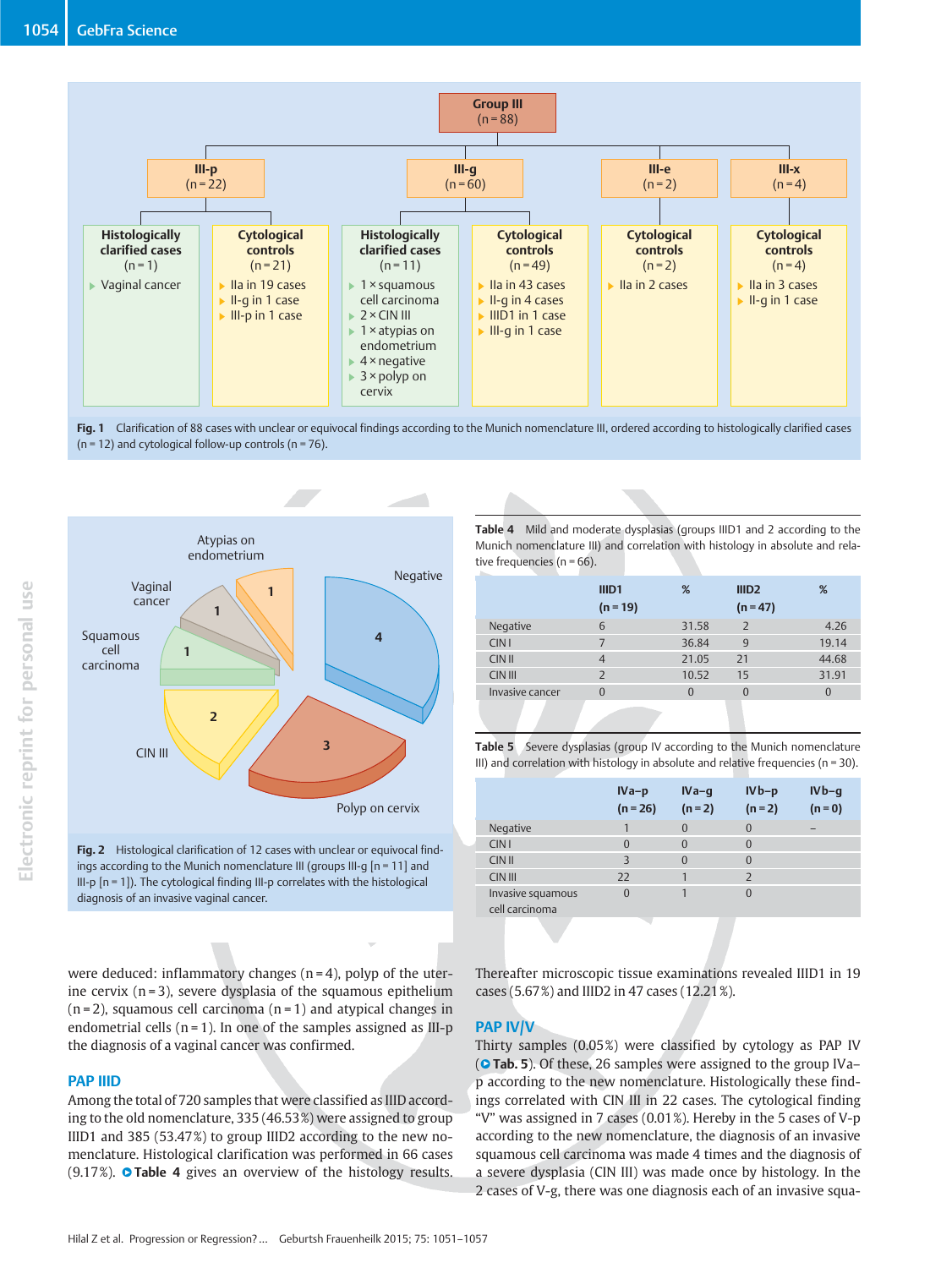mous cell carcinoma and an invasive adenocarcinoma, respectively.

#### **Discussion**

#### V,

Since 01. 01. 2015 the Munich III nomenclature for gynaecological cancer screening of the uterine cervix [5] has replaced the previously used classification scheme according to Munich II [3]. In accord with the agreement on quality assurance measures postulated by the German Medical Association [5] it is now obligatory to report the findings of smear tests according to Munich III. The basic skeleton of the classification of findings into the groups I–V according to Munich II remains intact. A first decisive change is the new definition of group II: this now exclusively encompasses cell pictures that represent a potential risk for the development of dysplasias and for which the "protective value is limited". This major change is also reflected clearly in the statistics of the present collective: according to the old nomenclature group I would have been assigned to merely 0.98% of all screening examinations, while this is the case in 96.81% according to the new nomenclature. If we include the newly created group II as well, altogether 97.73% of all cell pictures could be classified as inconspicuous. On the other hand, the heterogeneous group II according to the old nomenclature represents 97.58% of all smear examinations without differentiating between changes that have a potential risk for the development of dysplasias and those that do not. According to the new nomenclature, the differentiated consideration now results in group II being assigned to 0.83% of all screening cases.

The Munich nomenclature III includes the newly created group IIa. This group describes "unremarkable findings with a remarkable case history". A remarkable case history means a conspicuous cytology or histology finding in the previous examination. Similarly, conisation with detection of dysplasia in the resection margins and abnormalities on colposcopy ("major changes") are considered to be conspicuous features. Only when group IIa has been assigned twice in succession a subsequent classification as group I again is possible. On the other hand, the following constellations do not justify an assignment to group IIa: a conisation with dysplasia-free resection margins, follow-up due to cervical or vaginal cancer or VAIN, the isolated detection of a positive high-risk HPV test or malignancy in a neighbouring localisation (e.g., endometrial cancer) [12]. In our collective, 0.91% of all screening examinations were assigned to group IIa. By far the most frequent reason for assignment of a finding to group IIa was the cytological or histological detection of a mild to moderate dysplasia of cervical squamous epithelium (group IIID1/2 or, respectively, CIN I/II) in the previous gynaecological examination, amounting to 84.17% for this patient collective. In less than 1% did the current clinical details such as, e.g., abnormalities on colposcopy, allow assignment of an unremarkable finding to group IIa. Since the responsible cytologist is very heavily dependent on receiving exact details from the clinician in the finding group IIa, the authors consider this newly created group to be problematic. Furthermore, this finding category represents a heterogeneous group with varying oncogenic potential that cannot be defined exactly and that is also not provided for in the commonly used international Bethesda nomenclature [13] and thus cannot be compared with the latter.

A further innovation is the introduction of suffixes that enable the recognition of the suspicious cell type in the smear. The newly defined group II is accordingly divided into subgroups. The most frequent subgroup was group II‑p that was assigned in 0.59% of all screening examinations. This group describes especially mature squamous cells that under the influence of a HPVmediated infection of the epithelium, present koilocytic cytoplasm changes or dyskeratocytes but without showing nuclear changes – as with a mild dysplasia. In the great majority of cases this affects young women aged between 20 and 35 years which can be explained by the high prevalence of HPV infections of up to 50% in this age group [14, 15]. However, the authors also have seen nuclear changes in squamous cells in inflammatory cell pictures that cannot be explained only on the basis of a reactive change and behind which also dysplastic changes may be concealed in group II‑p.

Group II‑g of the new nomenclature describes cervical gland cells with "anomalies that range beyond the spectrum of reactive changes". In the present collective these amounted to 0.21% of all screening examinations. Frequent changes that justify the assignment to group II‑g are polyps on the uterine cervix, changes due to smear tests (brush biopsies) or a contraceptive spiral in utero. Dysplastic changes in connection with an assignment to group II‑g were not observed in our collective.

In group II‑e of the new nomenclature are collected unremarkable endometrial cells found in cervical smears collected from women over 40 years of age in the second half of their menstrual cycles. In the present collective this group constituted 0.03% of all examined samples. In the great majority of the cases these are women in the perimenopausal phase of their lives. In this context, Moroney et al. described a higher risk for uterine pathologies [16]. For postmenopausal patients the risk for uterine neoplasias increases markedly to 10% [17]. As in our collective, the general experience is that exact details of the last menstruation are lacking so that a precise classification in this finding group is very often not possible. Group III evaluates "unclear and equivocal" changes among which high-degree dysplasias (> CIN 2) or invasive cancers cannot be excluded with certainty. Altogether, this group was represented with an incidence of 0.14% in the screening. Up to date a precise statistical evaluation of the actual lesions in group III has not been possible. With the help of the suffixes exact assignments can now be made. It now appears that glandular lesions represent the most frequent changes in group III (0.1% in the screening). Accordingly, abnormal glandular epithelial changes (II‑g and III‑g) were detected in 0.30% of all screening smears. In our collective unclear changes of immature squamous epithelium occurred in 0.03% of the cases and confirmed the conclusions of KoKoZyt and other authors on the statistical frequency of this group [18, 19]. Histological clarification was realised in a total of 13.6% of the cases whereby unclear alterations on glandular epithelium (III‑g) were clarified in the great majority of the cases. High-degree dysplasias (> CIN 2+) and invasive cancers were diagnosed in total in 5.6% of all examined samples. It was confirmed in our collective thereby that high-degree dysplasias (> CIN 2+) and invasive cancers are more common with glandular changes than with squamous epithelial lesions (6.67 vs. 4.54%). However, these figures differ markedly from conclusions of the KoKoZyt according to which high-degree lesions and invasive cancers can be expected for about 75% of the samples classified as III‑g and for about 35% of those classified as III‑p [18]. On the one hand, this discrepancy can be explained by the fact that not all histologically clarified cases were forwarded to the cytology laboratory within the framework of acquired annual statistics. On the other hand, only data for the year 2014 were an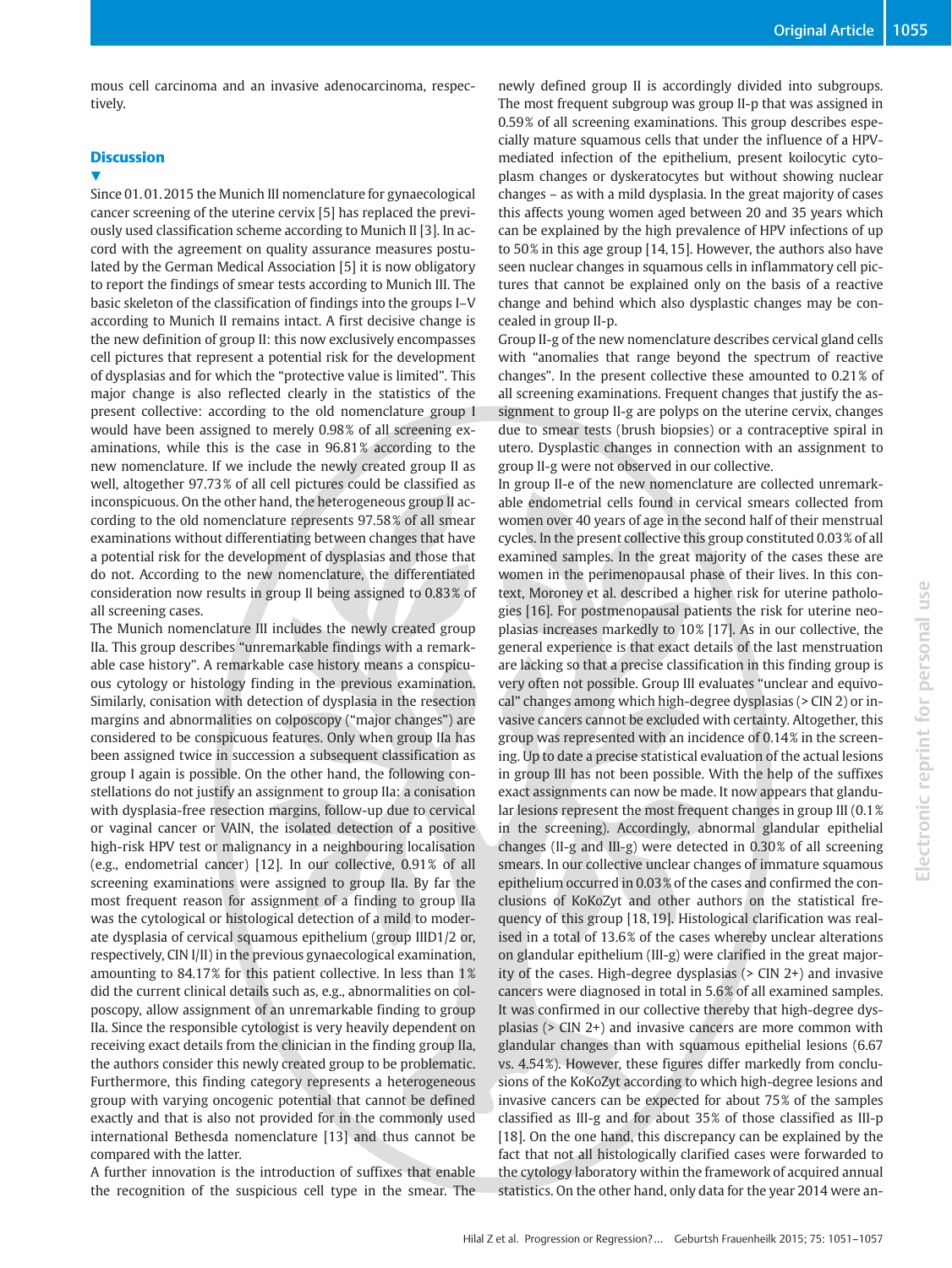alysed. It can be assumed, however, that the actual figures are higher. In this context the future annual statistics of the health insurances will clarify the matter and it will be possible to exactly define the risks of the respective subgroups.

Corresponding to the differing remission rates [20–23], group IIID is subdivided in the Munich III system.

Thus, in the screening collective, IIID1 and group IIID2 findings occurred in 0.53% and, respectively, 0.61% of the cases. Accordingly, the screening group II-p was assigned somewhat more frequently than the group IIID1 (0.59 vs. 0.53%). These data thus do not agree with the statement that "in screening the case number in group II‑p should be markedly lower than that in group IIID1" [18]. This is also not to be expected because the HPV prevalence is on the whole very high [24, 25], but, at the same time, there is a high potential for regression [26]. Group II‑p thus emphasises the biological significance of HPV infection as being reversible. In the old nomenclature the unofficial groups "IIw" or "IIk" were often used for this situation, but they do not appear in any statistics and their definitions are not clear.

Histological clarification of dysplastic findings, as to be expected, was less frequently carried out for mild dysplasias than for moderate dysplasias (5.67 vs. 12.21%). A correct agreement between cytology and histology was seen in merely 36.84% (CIN I) or, respectively, 44.68% (CIN II) of all findings. In 32% of all cases a higher grade of dysplasia was found. Accordingly, clinical management should not be based solely on the cytological cell picture. The available data thus call into question the recommended clinical management according to which a differential colposcopic examination is indicated after 12 or, respectively, 6 months in cases of IIID1 or IIID2 findings [18]. Evidence-based data in support of this procedure from prospectively examined collectives are still lacking. Moreover, a nomenclature defines and names specific categories of findings. Without consideration of further important factors such as, e.g., age or HPV status, clinical management cannot be based on the cytological cell picture alone. The formulation of clinical algorithms is rather a task for evidence- and consensus-based guidelines.

In our collective, group IV was assigned in 0.05% of the cases, mostly squamous cell dysplasias (28 of 30) were described. With the exception of one case, cytology correlated with the histological diagnosis of severe dysplasia or, respectively, an invasive cancer. The differentiation between moderate and severe dysplasias of the squamous epithelium is thus meaningful. Accordingly the further management procedure should differ from each other. In comparison with the Bethesda nomenclature [13], the new Munich nomenclature has an advantage in such a situation in that moderate (IIID2) and severe changes (IV) are not grouped together. Thus over-therapy in the form of conisation can be avoided.

Furthermore, glandular lesions are also included in group IV. Only in this way will it be possible in future to handle the increasing number of adenocarcinoma in situ cases [27–29].

Finally, group V describes invasive cancers. In these cases also, the origin of the cellular changes is more exactly described by the use of suffixes so that, in future, an exact statistical treatment will be possible.

Overall it is fair to say that according to the new nomenclature, 2.17% of all screening examinations presented abnormalities in the sense of cancer prevention whereas the exact number according to the old nomenclature cannot be determined on account of the heterogeneous group II. The histological clarification rate of conspicuous findings amounted to  $0.18\%$  (n = 117). The relative incidences of severe precanceroses (CIN III) and invasive

tumours amounted to  $0.1\%$  (n = 60). The Pap test in women without a uterine cervix is of no use [30]. With more than one in every 10 patients, the rate of women who had undergone a total hysterectomy but still participated in the screening is surprisingly high. Accordingly in Germany as well as in other industrialised countries the appropriate recommendations are not being followed [31].

### **Conclusions**

**V** 

Close communications between the gynaecologist and the cytologist are indispensable for the correct usage of the new nomenclature. It will be possible to analyse future annual statistics of the health insurances in more detail. The heterogeneous group IIa represents an unnecessary source of uncertainty for patients and physicians. The statistical classification of glandular epithelial changes is now possible for the first time. The division of group IIID does not appear to have any advantages for the further clinical management. Whether or not an international comparison of the classifications is guaranteed must be investigated in further studies.

### Acknowledgements

 $\blacktriangledown$ 

Dr. Ziad Hilal is grateful to the cytology assistants for the always highly motivated and meticulous work-up of the cytology smears.

### Conflict of Interest

**V** None.

#### References

- 1 Papanicolaou GN. Diagnosis of uterine Cancer by the vaginal Smear. New York: The Commonwealth Fund; 1943
- 2 Robert Koch-Institut. Krebs in Deutschland 2007/2008. Häufigkeiten und Trends. 8. Ausgabe. Berlin: 2012
- 3 Wagner D. Münchner Nomenklatur II für die gynäkologische Zytodiagnostik. Acta Cytol 1990; 34: 900–901
- 4 Griesser H, Breinl H, Jordan B. Münchner Nomenklatur III: Gynäkologische Dysplasien werden klar zugeordnet. Dtsch Ärztebl 2014; 111: 15, A‑640/B‑550/C‑530
- 5 Kassenärztliche Bundesvereinigung. Qualitätssicherungsvereinbarung Zervix-Zytologie: Aktualisierte Fassung tritt zum 1. Januar 2015 in Kraft. Dtsch Ärztebl 2014; 111: 33–34, A-1434/B-1238/C-1178
- 6 Schneider A, Hillemanns P. Comments on the publication of Munich nomenclature III by the Cytology Coordination Conference. Geburtsh Frauenheilk 2014; 74: 242–243
- 7 Kühn W, Gieseking F, Menton M et al. Remarks by the Board of the Study Group for Cervical Pathology and Colposcopy on the "Comments on the publication of Munich nomenclature III by the Cytology Coordination Conference" by A. Schneider and P. Hillemanns (Geburtsh Frauenheilk 2014; 74: 242–243). Geburtsh Frauenheilk 2014; 74: 634–635
- 8 Griesser H, Marquardt K, Jordan B. Remarks on the "Comments on the publication of Munich nomenclature III by the Cytology Coordination Conference" by A. Schneider and P. Hillemanns (Geburtsh Frauenheilk 2014; 74: 242–243). Geburtsh Frauenheilk 2014; 74: 636–636
- 9 Schneider A, Hillemanns P. Response to the letters from W. Kühn et al. and H. Griesser, K. Marquardt and B. Jordan on "Comments to the publication of Munich nomenclature III by the Cytology Coordination Conference" (Geburtsh Frauenheilk 2014; 74: 242–243). Geburtsh Frauenheilk 2014; 74: 637–638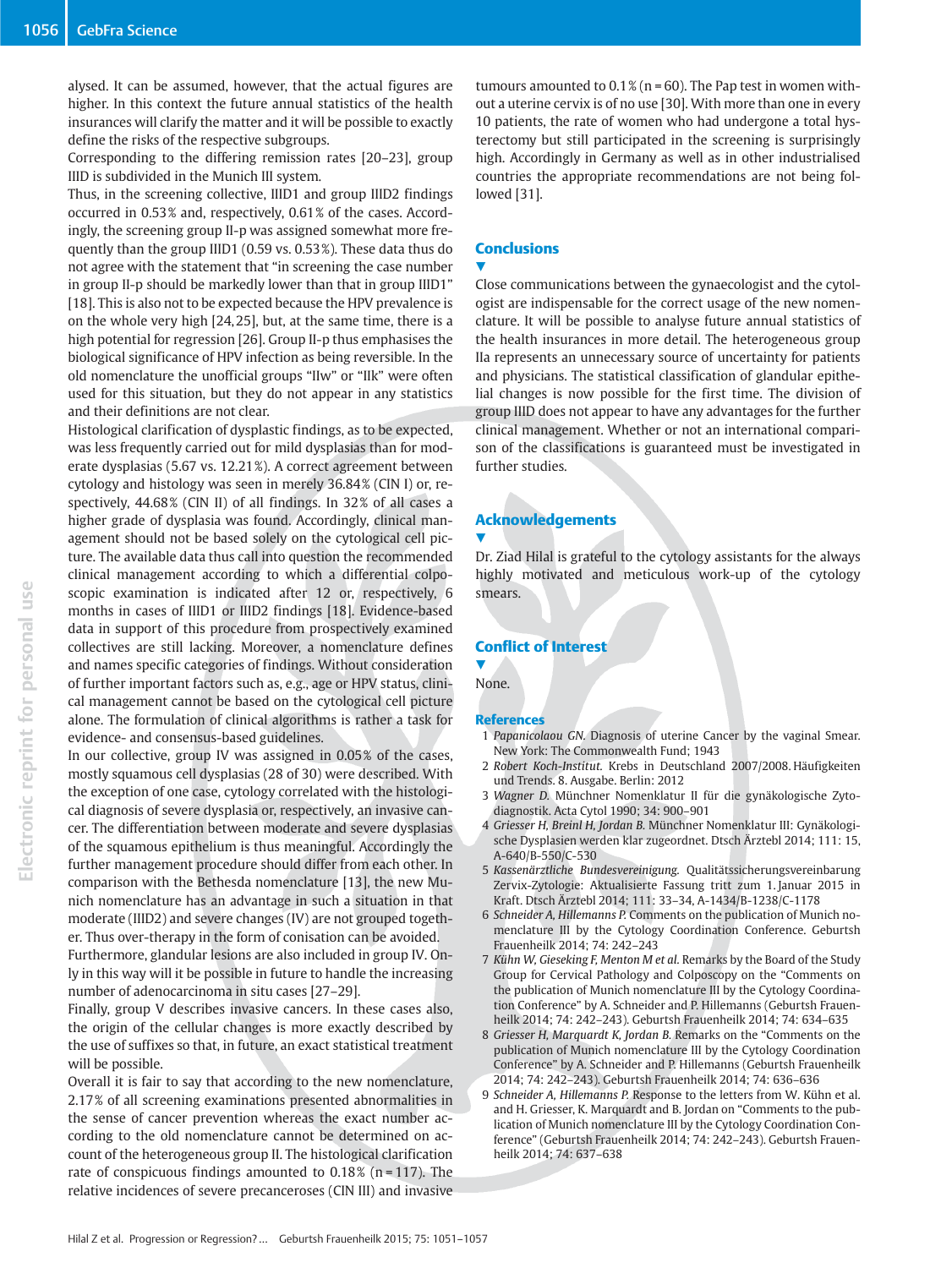- 10 Bundesgesundheitsministerium. Nationaler Krebsplan. Handlungsfelder, Ziele und Umsetzungsempfehlungen. 2012. Online: https://www. bundesgesundheitsministerium.de/fileadmin/dateien/Publikationen/ Praevention/Broschueren/Broschuere\_Nationaler\_Krebsplan\_-\_Handlungsfelder\_\_Ziele\_und\_Umsetzungsempfehlungen.pdf; last access: 10.03.2015
- 11 Kassenärztliche Bundesvereinigung. Vereinbarung von Qualitätssicherungsmaßnahmen nach § 135 Abs. 2 SGB V zur zytologischen Untersuchung von Abstrichen der Cervix uteri (Qualitätssicherungsvereinbarung Zervix-Zytologie). Dtsch Ärztebl 2007; 104: 36, A-2446/B-2162/C-2094
- 12 Griesser H, Marquardt K, Jordan B et al. Zervix-Zytologie. Das Prozedere bei auffälligen Befunden. Kommentar zur Münchner Nomenklatur III. Frauenarzt 2015; 56: 10–13
- 13 Solomon D, Davey D, Kurman R et al. The 2001 Bethesda System: terminology for reporting results of cervical cytology. JAMA 2002; 287: 2114–2119
- 14 Kjaer SK, Breugelmans G, Munk C et al. Population-based prevalence, type- and age-specific distribution of HPV in women before introduction of an HPV-vaccination program in Denmark. Int J Cancer 2008; 123: 1864–1870
- 15 Deleré Y, Schuster M, Vartazarowa E et al. Cervicovaginal self-sampling is a reliable method for determination of prevalence of human papillomavirus genotypes in women aged 20 to 30 years. J Clin Microbiol 2011; 49: 3519–3522
- 16 Moroney JW, Zahn CM, Heaton RB et al. Normal endometrial cells in liquid-based cervical cytology specimens in women aged 40 or older. Gynecol Oncol 2007; 105: 672–676
- 17 Simsir A, Carter W, Elgert P et al. Reporting endometrial cells in women 40 years and older. Assessing the clinical usefulness of Bethesda 2001. Am J Clin Pathol 2005; 123: 571–575
- 18 Griesser H, Marquardt K, Jordan B et al. Gynäkologische Zytodiagnostik der Zervix. Münchner Nomenklatur III. Frauenarzt 2013; 11: 1042– 1048
- 19 Eversole GM, Moriarty AT, Schwartz MR et al. Practices of participants in the College of American Pathologists interlaboratory comparison program in cervicovaginal cytology, 2006. Arch Pathol Lab Med 2010; 134: 331–335
- 20 Östor AG. Natural history of cervical intraepithelial neoplasia: a critical review. Int J Gynecol Pathol 1993; 12: 186–192
- 21 Kiviat N. Natural history of cervical neoplasia: overview and update. Am J Obstet Gynecol 1996; 175: 1099–1104
- 22 Duggan MA, McGregor SE, Stuart GC et al. The natural history of CIN I lesions. Eur J Gynaecol Oncol 1998; 19: 338–344
- 23 Moscicki AB, Cox JT. Practice improvement in cervical screening and management (PICSM): symposium on management of cervical abnormalities in adolescents and young women. J Low Genit Tract Dis 2010; 14: 73–80
- 24 De Jonge M, Busecke G, Heinecke A et al. Human papillomavirus genotype distribution in cytologically screened women from northwest Germany. Acta Cytol 2013; 57: 591–598
- 25 Moscicki AB, Palefsky J, Gonzales J et al. Human papillomavirus infection in sexually active adolescent females: prevalence and risk factors. Pediatr Res 1990; 28: 507–513
- 26 Moscicki AB, Schiffman M, Burchell A et al. Updating the natural history of human papilloma virus and anogenital cancers. Vaccine 2012; 30: F24–F33
- 27 Bray F, Carstensen B, Møller H et al. Incidence trends of adenocarcinoma of the cervix in 13 European countries. Cancer Epidemiol Biomarkers Prev 2005; 14: 2191–2199
- 28 Löning T, Riethdorf L, Köbel M. Diagnose und Differenzialdiagnose des zervikalen Adenokarzinoms. Pathologe 2011; 32: 505–513
- 29 McCluggage WG. New developments in endocervical glandular lesions. Histopathology 2013; 62: 138–160
- 30 Fetters MD, Fischer G, Reed BD. Effectiveness of vaginal Papanicolaou smear screening after total hysterectomy for benign disease. JAMA 1996; 275: 940–947
- 31 Sirovich BE, Welch HG. Cervical cancer screening among women without a cervix. JAMA 2004; 291: 2990–2993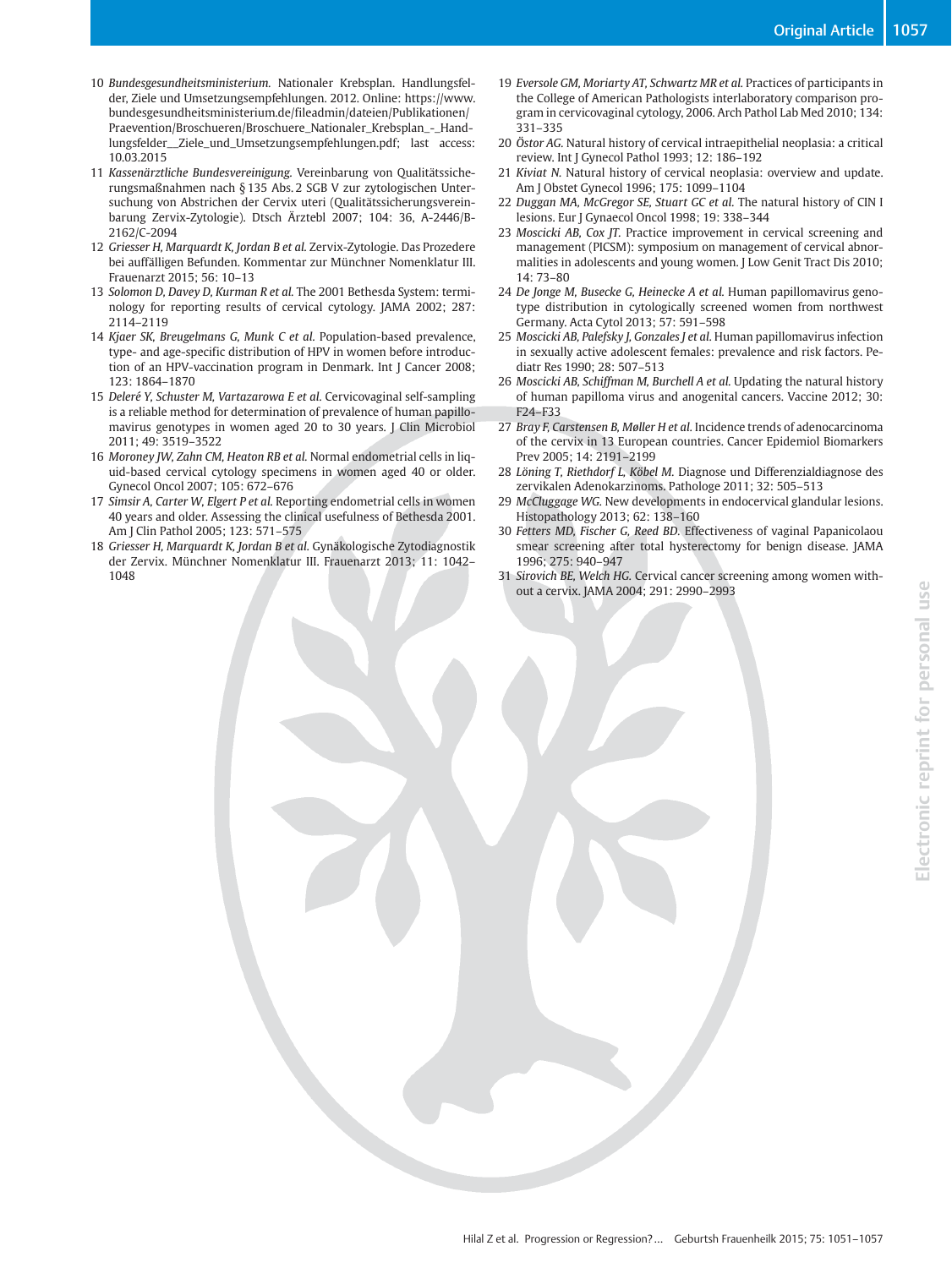# Progression oder Regression? – Stärken und Schwächen der neuen Münchner Nomenklatur III für die Zervixzytologie

Progression or Regression? – Strengths and Weaknesses of the New Munich Nomenclature III for Cervix Cytology

#### Autoren Z. Hilal<sup>1</sup>, C. Tempfer<sup>2</sup>, S. Schiermeier<sup>3</sup>, J. Reinecke<sup>2</sup>, C. Ruppenkamp<sup>2</sup>, Z. Hilal<sup>4</sup>

Institute <sup>1</sup> ZYDOLAB – Institut für klinische Zytologie und Immunzytochemie, Dortmund

<sup>2</sup> Abteilung für Gynäkologie und Geburtshilfe, Ruhr Universität Bochum, Herne

<sup>3</sup> Abteilung für Gynäkologie und Geburtshilfe, Universität Witten/Herdecke, Witten

<sup>4</sup> Institut für Pathologie, Universitätsklinikum Düsseldorf, Düsseldorf

Schlüsselwörter

l " zervikale intraepitheliale

Neoplasie

- **O** Zervixzytologie
- $\bullet$  Münchner Nomenklatur III
- $\bullet$  Krebvorsorge
- **<sup>O</sup>** Dysplasie

#### Key words

- $\bullet$  cervical intraepithelial neoplasia
- $\bullet$  cervix cytology
- $\bullet$  Munich nomenclature III
- **Q** cancer screening
- **O** dysplasia

eingereicht 23. 3. 2015 revidiert 11. 6. 2015 akzeptiert 12. 6. 2015

#### Bibliografie

DOI http://dx.doi.org/ 10.1055/s-0035-1557904 Geburtsh Frauenheilk 2015; 75: 1–7 © Georg Thieme Verlag KG Stuttgart · New York · ISSN 0016‑5751

Korrespondenzadresse Dr. med. Ziad Hilal ZYDOLAB – Institut für klinische Zytologie und Immunzytochemie Markt 10 44137 Dortmund z.hilal@zydolab.de

### Zusammenfassung

 $\blacktriangledown$ 

Einleitung: Seit dem 01. 01. 2015 wird die Neue Münchner Nomenklatur III für die gynäkologische Zytodiagnostik der Cervix uteri eingesetzt. Die Änderungen führten zu kontroversen wissenschaftlichen Auseinandersetzungen. Diese Studie berichtet nun erstmalig über die Auswirkungen. Material und Methoden: Die vorliegenden Daten beziehen sich auf die Screeningabstriche aus dem Untersuchungsjahr 2014. Die Daten von 63 134 Patientinnen konnten ausgewertet werden.

Ergebnisse: 2,27% aller Abstriche waren auffällig. Die Gruppe IIa wurde in 0,91% vergeben. Die Gruppe II‑p wurde etwas häufiger als die Gruppe IIID1 erfasst (0,59 vs. 0,53%). Die Gruppen IIID1 und IIID2 kamen in 0,53 bzw. 0,61% der Fälle vor. Eine Übereinstimmung mit der Histologie fand sich in 36,84 bzw. 44,68%. Glanduläre Läsionen stellten die häufigsten Veränderungen in der Gruppe III dar. Histologische Klärung erfolgte in 0,18% aller auffälligen Befunde. Die relative Häufigkeit hochgradiger Präkanzerosen (CIN III) und invasiver Tumore betrug 0,1%.

Schlussfolgerung: Eine enge Kommunikation zwischen Frauenarzt und Zytologe ist für die korrekte Anwendung der neuen Nomenklatur unverzichtbar. Zukünftige Jahresstatisitiken der KVen können nun detaillierter ausgewertet werden. Erstmalig ist auch eine statistische Einordnung drüsenepithelialer Veränderungen möglich. Die heterogene Gruppe IIa stellt eine unnötige Verunsicherung für Patientinnen und Ärzte dar. Die Aufteilung der Gruppe IIID scheint keinen Vorteil für das weitere klinische Management darzustellen. Ob eine internationale Vergleichbarkeit der Klassifikation gewährleistet ist, müssen weitere Studien zeigen.

### Abstract

#### $\blacktriangledown$

Introduction: Since 01. 01. 2015 the new Munich nomenclature III for gynaecological diagnostics of the cervix has been in force. The changes have led to controversial scientific discussions. This study reports for the first time on the consequences.

Materials and Methods: The present data are based on smear screening results for the year 2014. The data of 63 134 patients were evaluated. Results: 2.27% of all smears were remarkable. Group IIa was assigned to 0.91%. Group II‑p was somewhat more frequently recorded than group IIID1 (0.59 vs. 0.53%). Groups IIID1 and IIID2 were found in 0.53 and 0.61%, respectively, of the cases. Agreement with histology was found in 36.84 and 44.68%, respectively. Glandular lesions represented the most frequent changes in group III. Histological clarification was obtained for 0.18% of all remarkable findings. The relative incidence of high-grade precancerous conditions (CIN III) and invasive tumours amounted to 0.1%.

Conclusion: A close communication between gynaecologists and cytologists is mandatory for the correct usage of the new nomenclature. The future annual statistics of the health insurances can now be analysed in more detail. A statistical classification of glandular epithelial changes is now also possible for the first time. The heterogeneous group IIa constitutes an unnecessary uncertainty for patients and physicians. The splitting of the group IIID does not appear to have any advantage for the further clinical management. Further studies are needed to show whether or not the classification can stand up to international comparisons.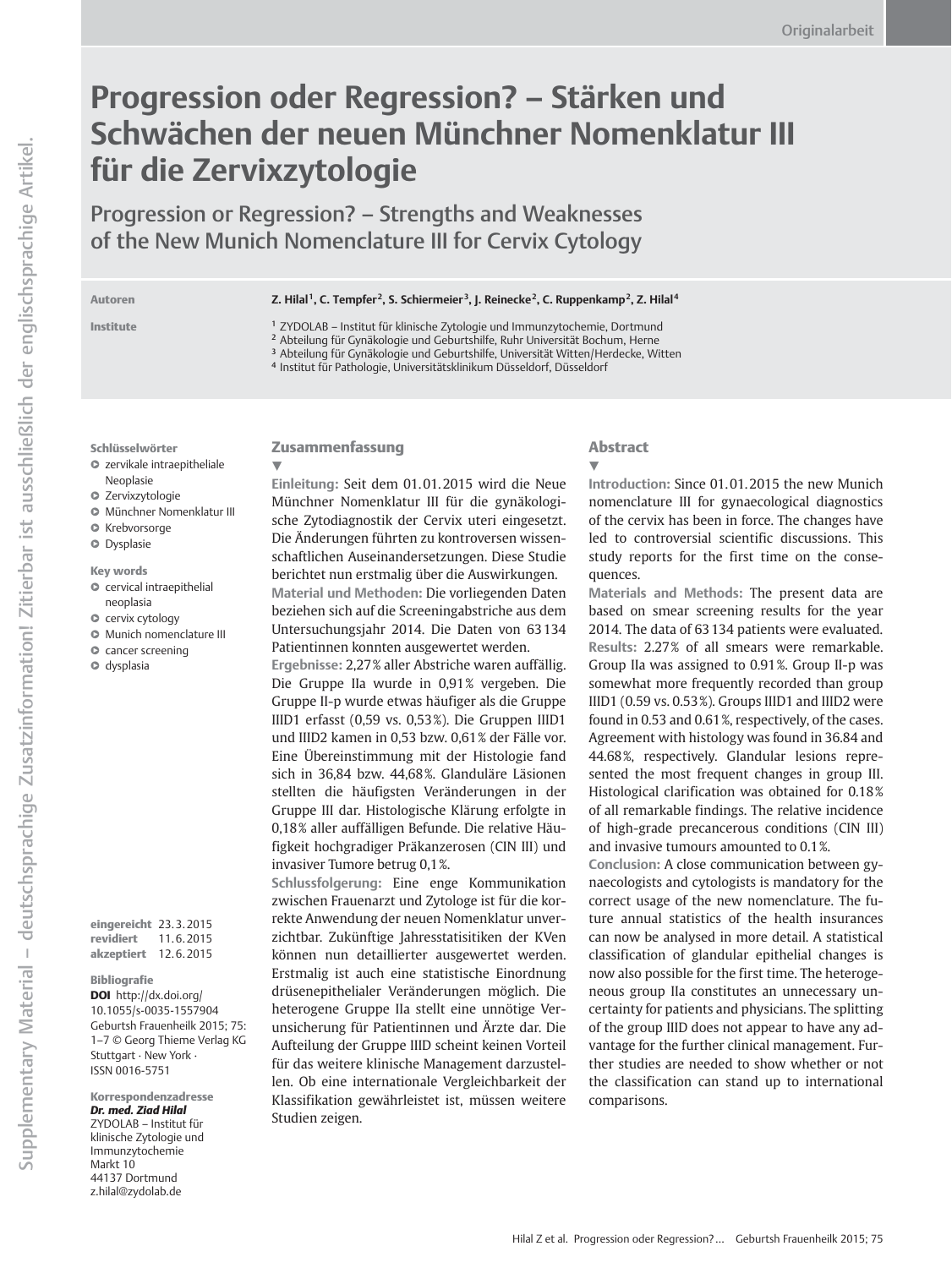### Einleitung

 $\blacktriangledown$ Das Zervixkarzinom gehört mit 2,2% aller Krebsneuerkrankungen bei Frauen zu den seltenen Organmalignomen in Deutschland. Parallel zum Einsatz der Papanicolaou-Färbung [1] als zytologische Screeninguntersuchung am Gebärmutterhals kam es zu einem deutlichen Rückgang der Inzidenz des Zervixkarzinoms in Deutschland von 80%. Für 2012 wurden bei einer jährlichen Teilnehmerzahl von mehr als 16 Millionen Frauen 4600 Neuerkrankungen (9,0/100 000 Frauen) erwartet [2].

Seit 1990 richtet sich die zytologische Beurteilung der Zervixabstriche hierzulande nach der Münchner Nomenklatur II. Diese besteht aus 5 Gruppen (PAP I–V), welche die unterschiedlichsten Grade der Dysplasie bis hin zum invasiven Karzinom beschreiben [3].

Aufgrund neuester Erkenntnisse zur Tumorbiologie des Zervixkarzinoms und dem erhöhten Anspruch an die Sensitivität des Untersuchungsverfahrens bei deutlichem Rückgang der Inzidenz der Erkrankung, wurde eine Überarbeitung der Nomenklatur durch die Koordinationskonferenz für Zytologie ("KoKoZyt") durchgeführt und Anfang 2014 veröffentlicht [4]. Diese Nomenklatur ist seit dem 01. 01. 2015 für Deutschland bindend [5].

Die Änderungen sind im Folgenden aufgeführt:

- " unter Beibehaltung der Gruppen I bis V werden Subgruppen eingeführt
- " Suffixe zeigen in den Subgruppen den betroffenen Epitheltyp an
- " die Gruppe IIID wird in IIID1 und IIID2 untergliedert
- $\triangleright$  eine neue Gruppe "IIa" für unauffällige Abstriche mit auffälliger Anamnese/Klinik der Patientin wurde geschaffen
- $\triangleright$  die Gruppe II wird neu definiert [4]

Die in der neuen Münchner Nomenklatur III beschlossenen Neuerungen stoßen z. T. auf heftigen Widerstand und führten bereits in der Vergangenheit zu kontroversen Auseinandersetzungen [6–9]. Vor dem Hintergrund möglicher tiefgreifender Veränderungen der Krebsvorsorge der Cervix uteri im Rahmen des Nationalen Krebsplans [10] sollte eine kritische Auseinandersetzung mit der neuen Münchner Nomenklatur III erfolgen.

#### Zielsetzung

 $\blacktriangledown$ 

Bisher liegen noch keine umfangreichen Auswertungen zur neuen Münchner Nomenklatur III für die gynäkologische Zytodiagnostik der Cervix uteri vor. Eine Gegenüberstellung der alten und neuen Nomenklatur mit Vergleich der statistischen Verteilung wurde bisher noch nicht vorgenommen. Insbesondere Daten zur Korrelation der zytologischen Befunde mit den histologischen Ergebnissen wurden noch nicht untersucht.

Ziel dieser Arbeit war es, eine Analyse der Befundstatistik nach neuer Nomenklatur zu erstellen und die Auswirkungen im Vergleich zur alten Nomenklatur darzustellen. Im Weiteren erfolgte eine detaillierte Betrachtung der einzelnen Befundkategorien sowie der Korrelation abklärungsbedürftiger zytologischer Abstriche mit den Ergebnissen der histologischen Proben. Zuletzt sollten die von der KoKoZyt postulierten Aussagen zu der statistischen Häufigkeit einzelner Befundgruppen überprüft werden.

#### Material und Methoden  $\blacktriangledown$

#### Datenerhebung

Das zytologische Institut ZYDOLAB in Dortmund ist ein Einsenderlabor mit überregionalem Patientengut. Es repräsentiert einen Querschnitt der in Deutschland am Zervixscreening teilnehmenden Frauen. Die Früherkennungsdiagnostik des Zervixkarzinoms in Deutschland sieht eine ab dem 20. Lebensjahr einmal jährlich durchgeführte gynäkologische Untersuchung am weiblichen Genitale mit Abstrichentnahme und anschließender zytologischer Begutachtung vor. Die Daten der vorliegenden Studie beziehen die im Rahmen der gynäkologischen Vorsorgeuntersuchung im Jahr 2014 entnommenen Abstriche mit ein. Dabei wurden alle Einsendungen in das zytologische Institut ZYDOLAB in Dortmund berücksichtigt, die im Rahmen der Krebsvorsorge im Zeitraum zwischen Januar und Dezember 2014 durchgeführt wurden. Sogenannte "kurative" Abstriche, also Kontrollabstriche im selben Jahr, zählen im Sinne des Benchmarkings der KVen nach den Richtlinien der Qualitätssicherungsmaßnahmen der Bundesärztekammer [11] nicht hierzu. Weiterhin wurden alle bis zum Februar 2015 an das Institut übermittelten histologischen Befunde bei abklärungsbedürftiger Zytologie mitberücksichtigt. Die Studie wurde von der Ethik-Kommission der Ruhr-Universität Bochum begutachtet (Registrier-Nr. 5189–14).

#### Zytologische Diagnostik und statistische Analyse

Die im Rahmen der Vorsorgeuntersuchung am Gebärmutterhals entnommenen Abstriche wurden nach der Methode von Papanicolaou [1] gefärbt und anschließend durch erfahrene Untersucher nach den Vorgaben der Qualitätssicherungsmaßnahmen der Bundesärztekammer beurteilt [6]. Seit Veröffentlichung der neuen Münchner Nomenklatur III im Januar 2014 erfolgte im Labor eine Beurteilung der Präparate nach neuer und alter Nomenklatur. Die Erfassung der Daten erfolgte über das Softwareprogramm (Fa. Pegasus Datensysteme, München). Auffällige Präparate wurden zunächst von mindestens 2 weiteren Assistenten gescreent und anschließend von 2 weiteren ärztlichen Gutachtern evaluiert und abschließend beurteilt.

Im Rahmen der vorliegenden Studie wurden zusätzlich die Befundergebnisse inklusive Alter der Patientin, auffällige Vorbefunde, zusätzliche klinische Angaben, relevante Vorerkrankungen und histologischem Ergebnis bei abklärungsbedürftigen Befunden anonymisiert in eine Microsoft Excel Datenbank (Fa. Microsoft Corporation, Redmond, USA) übertragen und mithilfe der Funktionen von Microsoft Excel und SPSS (Fa. International Business Machines Corporation [IBM], Armonk, USA) statistisch ausgewertet.

#### Ergebnisse

!

Insgesamt konnten die Daten von 63 134 Patientinnen erfasst werden. Das durchschnittliche Alter der Patientinnen betrug 42,9 Jahre (Median 42 Jahre, Range 20–99 Jahre). Die Anzahl hysterektomierter Patientinnen (totale Hysterektomie) belief sich auf 7835 (11,7%).

**Tab. 1** veranschaulicht die statistische Auswertung der Abstrichbefunde nach alter und korrespondierend hierzu nach neuer Nomenklatur. Insgesamt wurden 67 Präparate (0,11% aller Präparate) als nicht oder eingeschränkt beurteilbar klassifiziert. Gründe hierfür waren eine nicht ausreichende Fixierung, zu wenig oder gar kein Zellmaterial, ausgedehnte artifizielle oder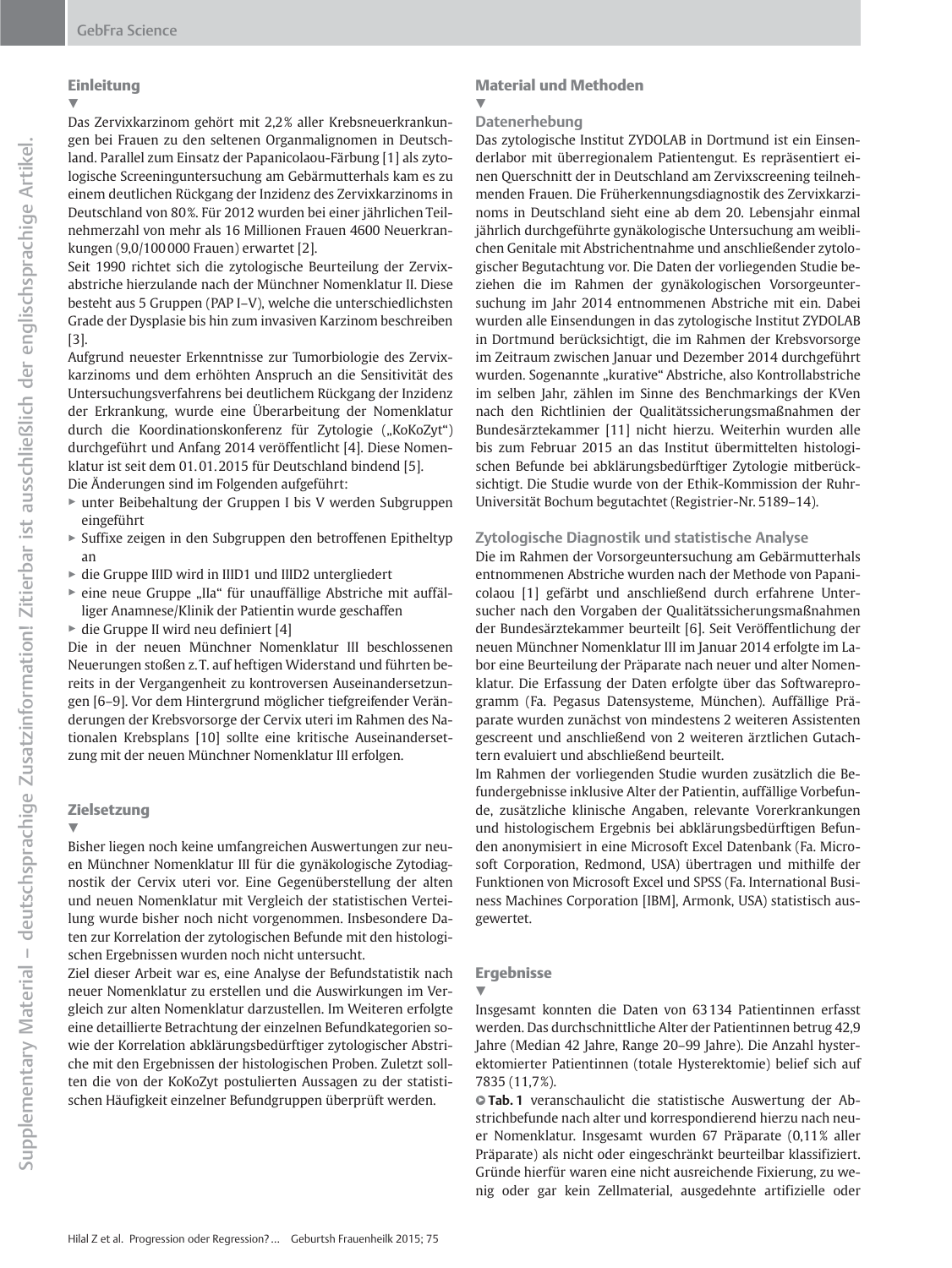Tab. 1 Verteilung der Abstrichbefunde nach PAP-Gruppen im Rahmen der Krebsvorsorge der Cervix uteri nach alter (München II) und korrespondierend hierzu nach neuer Nomenklatur (München III) in einem Screeningkollektiv aus dem Jahr 2 014 (n = 63 134).

| München<br>$\mathbf{II}$      | $\mathbf n$    | %            | München<br>Ш                         | $\mathbf n$                                                           | %                                         |
|-------------------------------|----------------|--------------|--------------------------------------|-----------------------------------------------------------------------|-------------------------------------------|
| technisch<br>unbrauch-<br>bar | 67             | 0,11         | $\overline{0}$                       | 67                                                                    | 0,11                                      |
| I                             | 618            | 0,98         | $\overline{1}$<br>lla                | 61122<br>576                                                          | 96,81<br>0,91                             |
| $\mathbf{I}$                  | 61604          | 97,58        | $\mathbf{II}$<br>$-p$<br>$-q$<br>-e  | 524<br>370<br>132<br>22                                               | 0,83<br>0,59<br>0,21<br>0,03              |
| III                           | 88             | 0,14         | III<br>$-p$<br>$-q$<br>-e<br>$-\chi$ | 88<br>22<br>60<br>$\overline{2}$<br>$\overline{4}$                    | 0,14<br>0,03<br>0,10<br>${}^{56}$<br>0,01 |
| <b>IIID</b>                   | 720            | 1,14         | III <sub>D1</sub><br>IIID2           | 335<br>385                                                            | 0,53<br>0,61                              |
| IVa                           | 28             | 0,04         | IVa<br>$-p$<br>-g                    | 28<br>26<br>$\overline{2}$                                            | 0,04                                      |
| IV <sub>b</sub>               | $\overline{2}$ | ${}^{<}0,01$ | <b>IVb</b><br>$-p$<br>$-q$           | $\overline{2}$<br>$\overline{2}$<br>$\overline{0}$                    | ${}^{<0,01}$                              |
| $\vee$                        | $\overline{7}$ | 0,01         | V<br>$-p$<br>$-q$<br>-e<br>$-X$      | $\overline{7}$<br>5<br>$\overline{c}$<br>$\mathbf{0}$<br>$\mathbf{0}$ | 0,01                                      |

schwere degenerative Zellveränderungen und massive Zellüberlagerungen.

#### PAP I/II

Die Gruppe I nach alter Nomenklatur wurde in 618 Fällen (0,98%) vergeben. Nach neuer Nomenklatur machte diese Gruppe I mit 61 122 Fällen (96,81%) die weitaus häufigste Gruppe aus.

Im Vergleich hierzu wurde die Gruppe II nach alter Nomenklatur 61 604-mal vergeben (97,58%) und stellt damit die häufigste Gruppe dar. Nach neuer Nomenklatur wurde die Gruppe II mit insges. 524 Fällen (0,83%) vergleichsweise deutlich seltener vergeben.

#### PAP IIa

Die neu formierte Gruppe IIa in der Münchner Nomenklatur III wurde in 576 Fällen (0,91%) vergeben (**©Tab.2**). Häufigster Grund für die Einordnung eines Abstrichpräparats in diese Gruppe war in 484 Fällen (84,17%) der zytologische und/oder histologische Nachweis einer leichten bzw. mäßigen Dysplasie am PlatTab. 2 Die Gruppe IIa nach Münchner Nomenklatur III (n = 576). Anamnestische und klinische Angaben zu den Abstrichpräparaten in absoluten und relativen Häufigkeiten.

| auffällige Anamnese                                                  | absolute<br><b>Häufigkeit</b> | relative<br>Häufigkeit (%) |
|----------------------------------------------------------------------|-------------------------------|----------------------------|
| Z. n. PAP IIID1/2 oder histologischer<br>Nachweis eines CIN I/II     | 484                           | 84.03                      |
| Z. n. PAP III                                                        | 57                            | 9.89                       |
| Z. n. PAP IV oder Nachweis eines<br>CIN III durch PE oder Konisation | 27                            | 4.69                       |
| klinische/kolposkopische<br>Auffälligkeiten                          | 5                             | 0.87                       |
| Z. n. PAP V bzw. Nachweis eines<br>invasiven Karzinoms               | $\overline{\mathcal{E}}$      | 0.52                       |

tenepithel der Zervix (Gruppe IIID1/2 bzw. CIN I/II) bei der vorangegangenen gynäkologischen Untersuchung.

#### PAP II

Die Gruppe II nach neuer Nomenklatur beschreibt Befunde, deren "protektiver Wert eingeschränkt ist". Das Kollektiv der Gruppe II‑p war mit durchschnittlich 34,8 Jahren deutlich jünger als das Gesamtkollektiv (p < 0,0001). Die Einstufung eines Präparats in die Gruppe II‑p erfolgte aus morphologischer Sicht in 305 Fällen (82,4%) aufgrund von koilozytären oder verhornenden Zytoplasmaveränderungen mit nur geringfügigen Kernveränderungen, die als Zeichen einer HPV-Infektion gedeutet wurden (**Tab. 3**). Im Vergleich hierzu wurden 65 Präpararate (17,6%) aufgrund von Kernvergrößerungen am Plattenepithel mit leichter Hyperchromasie und Veränderung der Kernform bei entzündlichen Zellbildern als "II-p" eingestuft.

Die Gruppe II-g nach neuer Nomenklatur beschreibt "zervikale Drüsenzellen mit Anomalien, die über das Spektrum reaktiver Veränderungen hinausreichen". Im vorliegenden Kollektiv war dies bei 132 Patientinnen (0,21%) der Fall. Bei insgesamt 29 Patientinnen (21,96%) erfolgte eine Abstrichkontrolle im Datenerfassungszeitraum. 28 (96,55%) dieser Abstrichkontrollen waren unauffällig und in einem Fall (3,45%) wurden in der Abstrichkontrolle ausgeprägte Atypien des zervikalen Drüsenepithels festgestellt (III‑g). Histologisch wurde ein Polyp der Cervix uteri nachgewiesen.

In der Gruppe II‑e nach neuer Nomenklatur werden unauffällige Endometriumzellen zusammengefasst, die bei Frauen über 40 Lebensjahren in der 2. Zyklushälfte im Zervikalabstrich gefunden werden. In dem vorliegenden Kollektiv wurden die Abstriche von 22 Patientin (0,03%) dieser Gruppe zugeordnet. Von diesen Patientinnen hatten 16 einen perimenopausalen und 2 einen postmenopausalen Status. Bei Letzteren wurde eine histologische Untersuchung durch fraktionierte Abrasio durchgeführt, die in beiden Fällen unauffällig war. Bei 4 weiteren Patientinnen wurden unauffällige Endometriumzellen bei prämenopausalen Frauen in der 2. Zyklushälfte festgestellt.

Tab. 3 Die Gruppe II-p nach Münchner Nomenklatur III. Altersverteilung, HPV-Zeichen und Veränderungen bei Entzündung (n = 370).

| Altersgruppe in Jahren | $\mathbf n$ | %     | HPV-Zeichen ( $n = 305$ ) | %     | Veränderung bei Entzündung (n = 65) | %     |
|------------------------|-------------|-------|---------------------------|-------|-------------------------------------|-------|
| ~156                   |             | 59.73 | 210                       | 68.85 |                                     | 16.92 |
| $36 - 50$              | 19          | 32.16 |                           | 30.49 | 26                                  | 40,00 |
| > 50                   | 30          | 8.1   |                           | 0.66  | 28                                  | 43.07 |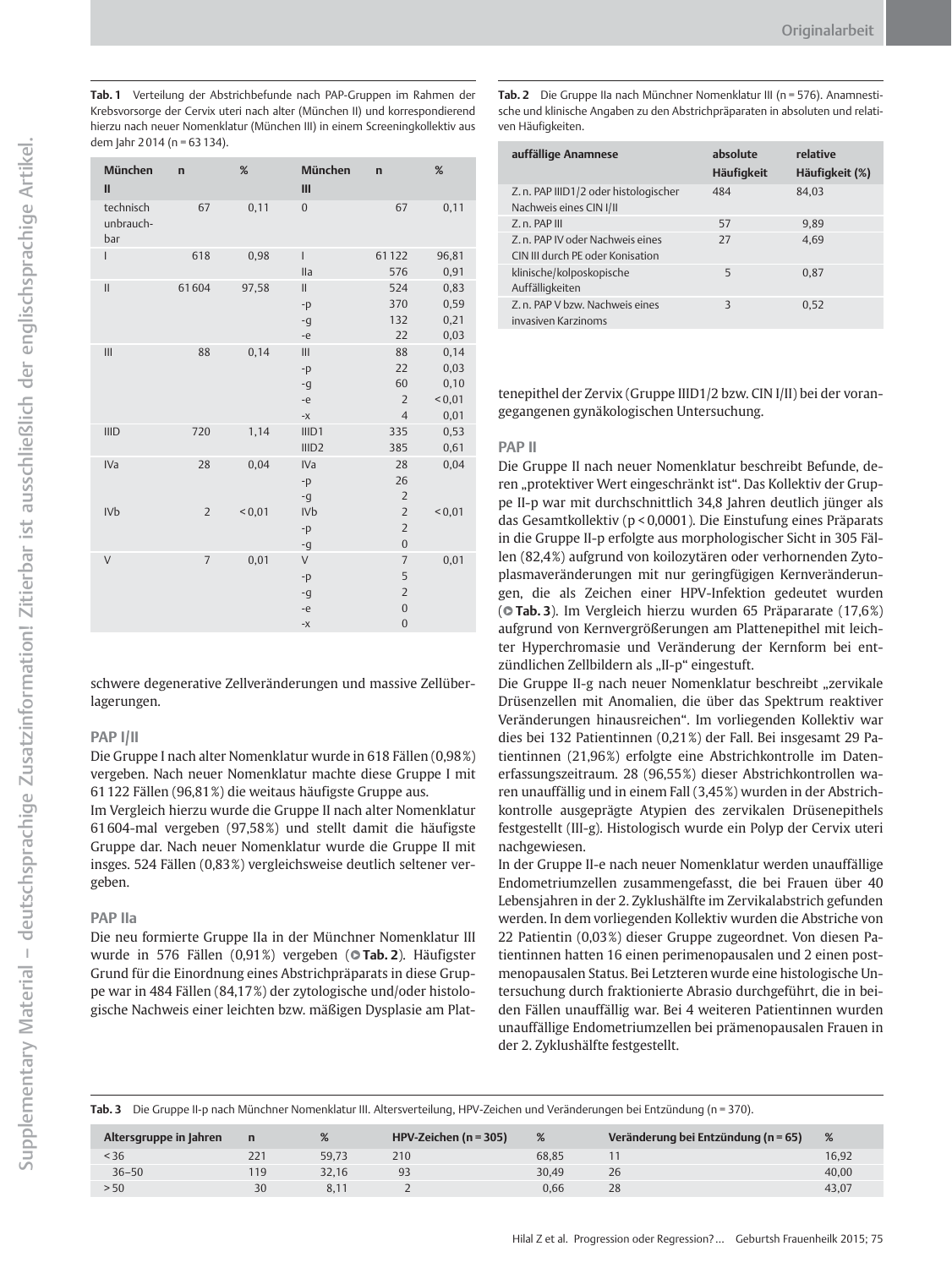

Abb. 1 Abklärung von 88 Fällen unklarer bzw. zweifelhafter Befunde nach Münchner Nomenklatur III (Gruppe III) aufgeteilt nach histologisch geklärten Fällen (n = 12) und zytologischer Verlaufskontrolle (n = 76).



Abb. 2 Histologische Abklärung von 12 Fällen unklarer bzw. zweifelhafter Befunde nach Münchner Nomenklatur III (Gruppe III-q [n = 11] und III-p [n = 1]). Der zytologische Befund III‑p korrelierte mit der histologischen Diagnose eines invasiven Vaginalkarzinoms.

#### PAP III

l " Abb. 1 veranschaulicht die 88 Fälle (0,14% aller Präparate) unklarer bzw. zweifelhafter Befunde (Gruppe III) und deren weiteren Abklärungsergebnisse. Eine histologische Abklärung erfolgte in 12 Fällen (13,6%) (**© Abb. 2**). Dabei wurden bei 11 Fällen eines zytologisch III‑g eingestuften Präparats folgende histologische Diagnosen ermittelt: entzündliche Veränderungen (n = 4), Cervix-uteri-Polyp (n = 3), schwere Dysplasie am Plattenepithel  $(n=2)$ , Plattenepithelkarzinom  $(n=1)$  und atypische Veränderungen an Zellen des Endometriums (n = 1). Bei einem als III‑p eingestuften Präparat wurde die Diagnose eines Vaginalkarzinoms gesichert.

Tab. 4 Leichte und mäßige Dysplasien (Gruppe IIID1 und 2 nach Münchner Nomenklatur III) und Korrelation zur Histologie in absoluten und relativen Häufigkeiten ( $n = 66$ ).

|                  | IIID <sub>1</sub><br>$(n = 19)$ | %     | III <sub>D2</sub><br>$(n = 47)$ | %        |
|------------------|---------------------------------|-------|---------------------------------|----------|
| negativ          | 6                               | 31,58 | $\overline{2}$                  | 4,26     |
| CIN <sub>1</sub> | 7                               | 36,84 | 9                               | 19,14    |
| $CIN$ II         | $\overline{4}$                  | 21,05 | 21                              | 44,68    |
| CIN III          | $\overline{\phantom{0}}$        | 10.52 | 15                              | 31,91    |
| invasives Ca     | $\Omega$                        | 0     | $\Omega$                        | $\Omega$ |
|                  |                                 |       |                                 |          |

| Tab. 5 Schwere Dysplasien (Gruppe IV nach Münchner Nomenklatur III) und      |
|------------------------------------------------------------------------------|
| Korrelation zur Histologie in absoluten und relativen Häufigkeiten (n = 30). |

|                                     | $IVa-p$<br>$(n = 26)$ | $IVa-q$<br>$(n = 2)$ | $IVb-p$<br>$(n = 2)$ | $IVb-q$<br>$(n = 0)$ |
|-------------------------------------|-----------------------|----------------------|----------------------|----------------------|
| negativ                             |                       | $\Omega$             | $\Omega$             | -                    |
| CIN <sub>1</sub>                    | $\Omega$              | $\Omega$             | $\Omega$             |                      |
| CIN II                              | 3                     | $\Omega$             | $\Omega$             |                      |
| CIN III                             | 22                    | 1                    | $\mathcal{P}$        |                      |
| invasives Ca des<br>Dlattonomithole | $\Omega$              |                      | $\Omega$             |                      |

Plattenepithels

#### PAP IIID

Von den insges. 720 Präparaten, die nach alter Nomenklatur als IIID eingestuft wurden, wurden 335 (46,53%) nach neuer Nomenklatur der Gruppe IIID1 und 385 (53,47%) der Gruppe IIID2 zugeordnet. Eine histologische Abklärung erfolgte in 66 Fällen (9,17%). © Tab. 4 gibt einen Überblick über die histologischen Ergebnisse. Demnach erfolgte eine feingewebliche Untersuchung in 19 Fällen (5,67%) eines IIID1 und in 47 Fällen (12,21%) eines IIID2.

#### PAP IV/V

30 Präparate (0,05%) wurden als zytologisch PAP IV eingestuft (**© Tab. 5**). Hiervon wurden 26 Präparate der Gruppe IVa–p nach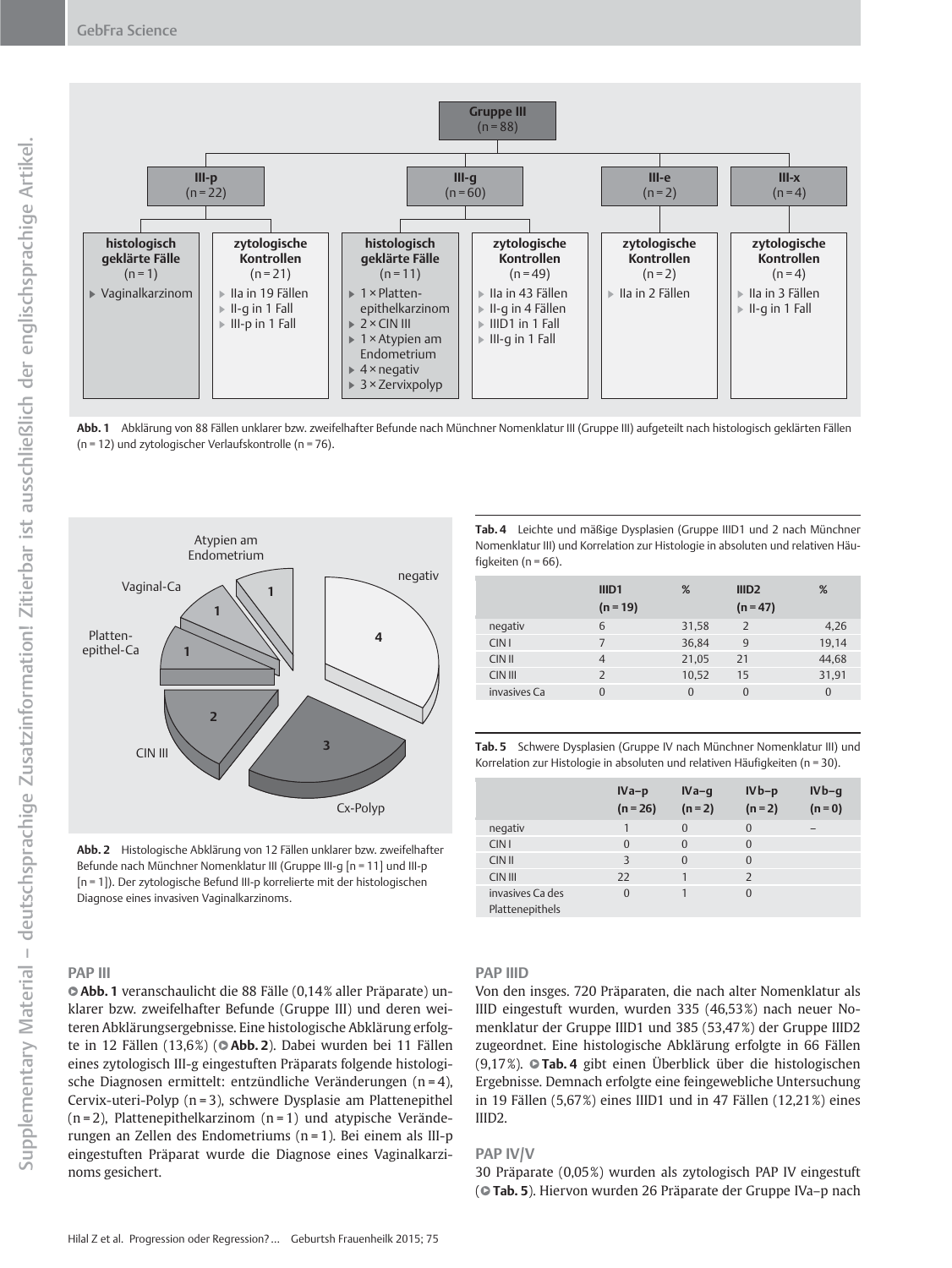neuer Nomenklatur zugeordnet. Histologisch korrelierte dieser Befund mit einer CIN III in 22 Fällen. Der zytologische Befund "V" wurde in 7 Fällen (0,01%) vergeben. Histologisch wurde hierbei in 5 Fällen eines V‑p nach neuer Nomenklatur 4-mal die Diagnose eines invasiven Plattenepithelkarzinoms und einmal die Diagnose einer schweren Dysplasie (CIN III) gestellt. In 2 Fällen eines V‑g wurde jeweils einmal die Diagnose eines invasiven Plattenepithelkarzinoms bzw. eines invasiven Adenokarzinoms gestellt.

#### Diskussion

v,

Seit dem 01. 01. 2015 hat die Münchner Nomenklatur III für die gynäkologische Krebsvorsorge an der Cervix uteri [5] das bis dato gebräuchliche Befundschema nach München II [3] ersetzt. Die Angabe des Abstrichbefunds nach München III ist nach den Vereinbarungen zur Qualitätssicherungsmaßnahmen der Bundesärztekammer [5] nun Pflicht. Das Grundgerüst der Befundeinteilung nach München II mit den Gruppen I–V bleibt bestehen. Eine erste entscheidende Veränderung ist die Neudefinition der Gruppe II: Diese fasst nun ausschließlich Zellbilder zusammen, die ein potenzielles Risiko für die Entwicklung von Dysplasien darstellen und deren "protektiver Wert eingeschränkt ist". Diese wesentliche Änderung spiegelt sich auch deutlich in der Statistik des vorliegenden Kollektivs wider: Wurde nach alter Nomenklatur die Gruppe I lediglich in 0,98% aller Screeninguntersuchungen vergeben, war dies nach neuer Nomenklatur in 96,81% der Fall. Zählt man die neu formierte Gruppe IIa noch hinzu, waren insges. 97,73% aller Zellbilder als unverdächtig einzustufen. Demgegenüber präsentierte die heterogene Gruppe II nach alter Nomenklatur 97,58% aller Abstrichuntersuchungen, ohne dabei zwischen Veränderungen, die eine potenzielle Gefahr für dysplastische Entwicklungen, und solchen, die keine Gefahr darstellen, zu unterscheiden. Nach neuer Nomenklatur führte die differenzierte Betrachtung dazu, dass die Gruppe II im Screening in 0,83% der Fälle auftratt.

Die Münchner Nomenklatur III schafft die neue Gruppe IIa. Diese Gruppe beschreibt "unauffällige Befunde bei auffälliger Anamnese". Auffällige Anamnese bedeutet ein auffälliger zytologischer oder histologischer Befund in der vorangegangenen Untersuchung. Ebenso werden Konisationen mit Nachweis von Dysplasien im Resektionsrand und kolposkopische Besonderheiten ("major changes") als Auffälligkeiten bewertet. Erst wenn zweimal in Folge die Gruppe II‑a vergeben wurde, ist die anschließende Einordnung in die Gruppe I wieder möglich. Demgegenüber begründen die folgenden Konstellationen keine Einordnung in die Gruppe IIa: eine Konisation mit dysplasiefreiem Resektionsrand, eine Nachsorge wegen Zervix- oder Vaginalkarzinom oder VAIN, der alleinige Nachweis eines positiven High-Risk-HPV-Test oder ein Malignom in benachbarter Lokalisation (z. B. Endometriumkarzinom) [12]. 0,91% aller Screeninguntersuchungen wurden in unserem Kollektiv der Gruppe IIa zugeordnet. Der weitaus häufigste Grund für die Befundvergabe IIa war der zytologische und/oder histologische Nachweis einer leichten bzw. mäßigen Dysplasie am Plattenepithel der Zervix (Gruppe IIID1/2 bzw. CIN I/II) bei der vorangegangenen gynäkologischen Untersuchung, in diesem Patientengut bei 84,17%. In weniger als 1% führten aktuelle klinische Angaben wie z. B. kolposkopische Auffälligkeiten dazu, einen unauffälligen Befund der Gruppe IIa zuzuordnen. Da der beurteilende Zytologe bei der Befundvergabe der Gruppe IIa sehr stark von den exakten Angaben des Klinikers

abhängig ist, sehen die Autoren diese neu erschaffene Gruppe als problematisch an. Darüber hinaus stellt diese Befundkategorie eine heterogene Gruppe mit unterschiedlichem onkogenem Potenzial dar, welches nicht genau zu definieren und auch in der international gebräuchlichen Bethesda-Nomenklatur [13] nicht vorgesehen und daher auch nicht vergleichbar ist.

Eine weitere Erneuerung ist die Einführung von Suffixen, die den verdächtigen Zelltyp im Abstrich erkennbar machen. Die neu definierte Gruppe II wird hierdurch in Subgruppen aufgeteilt. Häufigste Subgruppe war die Gruppe II‑p, die in 0,59% aller Screeninguntersuchungen auftratt. Diese Gruppe beschreibt insbesondere reife Plattenepithelzellen, die unter dem Einfluss der HPVbedingten Infektion des Epithels koilozytäre Zytoplasmaveränderungen oder Dyskeratozyten präsentiert, ohne jedoch Kernveränderungen – wie bei einer leichten Dysplasie – zu zeigen. In der überwiegenden Mehrzahl der Fälle betrifft dies junge Patientinnen zwischen 20 und 35 Jahren, was sich durch die hohe Prävalenz der HPV-Infektion von bis zu 50% in dieser Altersgruppe erklären lässt [14, 15]. Allerdings sehen die Autoren auch Kernveränderungen am Plattenepithel bei entzündlichen Zellbildern, die nicht allein aufgrund einer reaktiven Veränderung erklärt werden und hinter denen sich auch dysplastische Veränderungen kaschieren können, in der Gruppe II‑p.

Die Gruppe II‑g nach neuer Nomenklatur beschreibt zervikale Drüsenzellen mit "Anomalien, die über das Spektrum reaktiver Veränderungen hinausreichen". Im vorliegenden Kollektiv war dies in 0,21% aller Screeninguntersuchungen der Fall. Häufige Veränderungen, welche die Einordnung in die Gruppe II‑g begründen, sind Polypen an der Cervix uteri, abstrichbedingte Veränderungen (Bürstenabstrich) oder eine in utero liegende Spirale. Dysplastische Veränderungen wurden in unserem Kollektiv im Zusammenhang mit der Vergabe der Gruppe II‑g nicht entdeckt.

In der Gruppe II‑e nach neuer Nomenklatur werden unauffällige Endometriumzellen zusammengefasst, die bei Frauen über 40 Lebensjahren in der 2. Zyklushälfte im Zervikalabstrich gefunden werden. Im vorliegenden Kollektiv wurde diese Gruppe in 0,03% aller untersuchten Präparate vergeben. In der überwiegenden Mehrzahl der Fälle handelte es sich hier um Patientinnen in der perimenopausalen Lebensphase. Moroney et al. beschreiben in diesem Zusammenhang ein erhöhtes Risiko für uterine Pathologien [16]. Sind die Patientinnen postmenopausal, steigt das Risiko für uterine Neoplasien auf 10% deutlich an [17]. Wie auch in unserem Kollektiv, fehlten aber erfahrungsgemäß exakte Angaben über die letzte Menstruation, sodass eine genaue Einordnung in diese Befundgruppe sehr häufig nicht möglich ist. Die Gruppe III beurteilt "unklare und zweifelhafte" Veränderungen, bei denen hochgradige Dysplasien (> CIN 2) oder invasive Karzinom nicht ausgeschlossen werden können. Insgesamt war diese Gruppe mit einer Häufigkeit von 0,14% im Screening vertreten. Bisher war eine genaue statistische Erfassung der exakten Läsionen in der Gruppe III nicht möglich. Mithilfe der Suffixe kann nun eine genaue Zuordnung erfolgen. Hierbei scheinen die glandulären Läsionen die häufigsten Veränderungen in der Gruppe III darzustellen (0,1% im Screening). Demnach wurden abnorme drüsenepitheliale Veränderungen (II‑g und III‑g) in insges. 0,30% aller Screeningabstriche festgestellt. Unklare Veränderungen am unreifen Plattenepithel traten in unserem Kollektiv in 0,03% der Fälle auf und bestätigen die Aussagen der KoKoZyt und anderer Autoren zur statistischen Häufigkeit dieser Gruppe [18, 19]. Histologische Klärung erfolgte in insges. 13,6% der Fälle, wobei in der überwiegenden Mehrheit unklare Veränderungen am Drü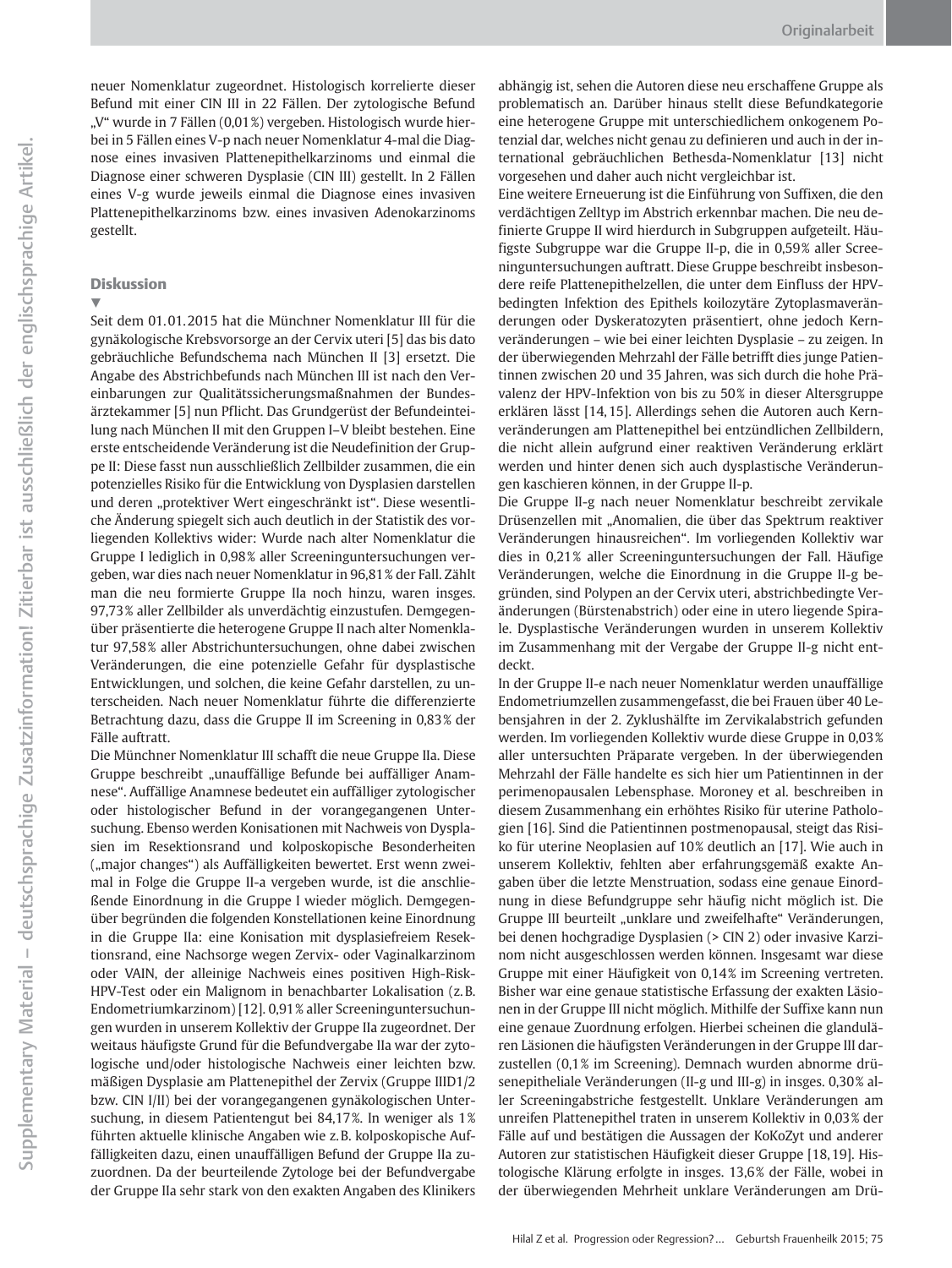senepithel (III‑g) abgeklärt wurden. Hochgradige Dysplasien (> CIN 2) und invasive Karzinome wurden insges. in 5,6% aller untersuchten Präparate diagnostiziert. Dabei bestätigen sich in unserem Kollektiv häufiger hochgradige Dysplasien (> CIN 2) und invasive Karzinome bei glandulären Veränderungen als bei plattenepithelialen Läsionen (6,67 vs. 4,54%). Diese Zahlen unterscheiden sich jedoch deutlich von den Angaben der KokoZyt, nach denen in etwa 75% der III‑g beurteilten Präparate und etwa 35% der III‑p beurteilten Präparate hochgradige Läsionen und invasive Karzinome zu erwarten sind [18]. Diese Diskrepanz ist zum einen durch die Tatsache zu erklären, dass im Rahmen der erhobenen Jahresstatistik nicht alle histologisch geklärten Fällen an das zytologische Labor übermittelt wurden. Andererseits wurden nur die Daten aus 2014 analysiert. Es ist aber anzunehmen, dass die tatsächlichen Zahlen höher liegen. Diesbezüglich werden die zukünftigen Jahresstatistiken der KVen Klarheit schaffen und das Risiko der jeweiligen Subgruppe wird genau zu beziffern sein.

Entsprechend der unterschiedlichen Remissionsraten [20–23] wird die Gruppe IIID in München III aufgeteilt.

Demnach kamen die Gruppe IIID1 und die Gruppe IIID2 im Screening in 0,53% bzw. 0,61% der Fälle vor. Folglich wurde die Gruppe II‑p im Screening etwas häufiger als die Gruppe IIID1 vergeben (0,59 vs. 0,53%). Diese Daten stimmen somit nicht mit der Aussage überein, wonach "die Fallzahlen in der Gruppe II-p im Screening deutlich niedriger sein sollten als in der Gruppe IIID1" [18]. Dies ist auch insofern nicht zu erwarten, da die HPV-Prävalenz insges. sehr hoch ist [24, 25], gleichzeitig aber ein hohes Regressionspotenzial vorliegt [26]. Die Gruppe II‑p unterstreicht somit die biologische Bedeutung der HPV-Infektion als rückbildungsfähig. In der alten Nomenklatur wurde hierfür häufig die inoffizielle Gruppe "IIw"/"IIk" angewandt, die allerdings in keiner Statistik auftrat und deren Definition unklar war.

Eine histologische Abklärung dysplastischer Befunde erfolgte bei leichten Dysplasien erwartungsgemäß seltener als bei mäßigen Dysplasien (5,67 vs. 12,21%). Eine korrekte Übereinstimmung der Zytologie mit der Histologie fand sich lediglich in 36,84% (CIN I) bzw. 44,68% (CIN II) aller Befunde. In 32% aller Fälle wurden höhergradige Dysplasien festgestellt. Das klinische Management sollte sich demnach nicht allein auf das zytologische Zellbild stützen. Die vorliegenden Daten stellen somit das empfohlene klinische Management, wonach eine differenzialkolposkopische Untersuchung bei einem Befund IIID1 bzw. IIID2 nach 12 bzw. 6 Monaten indiziert ist [18], infrage. Für diese Vorgehensweise fehlen evidenzbasierte Daten an prospektiv untersuchten Kollektiven. Ferner definiert und benennt eine Nomenklatur bestimmte Befundkategorien. Ohne die Einbeziehung weiterer wichtiger Faktoren wie z. B. das Alter oder der HPV-Status kann sich das klinische Management nicht allein auf das zytologische Zellbild stützen. Die Erstellung von klinischen Algorithmen stellt vielmehr die Aufgabe einer evidenz- und konsensbasierten Leitlinie dar.

In unserem Kollektiv wurde die Gruppe IV in 0,05% der Fälle vergeben. Überwiegend plattenepitheliale Dysplasien (28 von 30) wurden beschrieben. Die Zytologie korrelierte mit Ausnahme eines Falles mit der histologischen Diagnose einer schweren Dysplasie bzw. eines invasiven Karzinoms. Eine Abgrenzung mäßiger zu schwerer Dysplasien am Plattenepithel ist daher sinnvoll. Entsprechend sollte das weitere Management ein unterschiedliches sein. Im Vergleich zu der Bethesda-Nomenklatur [13] bietet die neue Münchner Nomenklatur hier den Vorteil, dass mäßige (IIID2) und schwere Veränderungen (IV) nicht zusammengefasst

werden. So kann eine Übertherapie in Form einer Konisation vermieden werden.

Weiterhin werden nun auch glanduläre Läsionen in der Gruppe IV erfasst. Nur so ist es zukünftig möglich, der steigenden Zahl der Adeno-Ca-in-situ-Fälle [27–29] entgegenzuwirken. Schließlich beschreibt die Gruppe V invasive Karzinome. Der Ursprung der Zellveränderung wird auch hier in der neuen Nomenklatur durch die Suffixe genauer beschrieben, sodass auch hier eine exakte statistische Erfassbarkeit zukünftig möglich ist. Insgesamt ist zu sagen, dass nach neuer Nomenklatur 2,17% aller Screeninguntersuchungen Auffälligkeiten im Sinne der Krebsvorsorge präsentierten, wohingegen die exakte Zahl nach alter Nomenklatur aufgrund der heterogenen Gruppe II nicht zu bestimmen war. Die histologische Klärungsrate auffälliger Befunde lag bei 0,18% (n = 117). Die relative Häufigkeit schwerer Präkanzerosen (CIN III) und invasiver Tumore betrug 0,1% (n = 60). Der Pap-Test bei Frauen ohne Cervix uteri hat keinen evidenzbasierten Nutzen [30]. Mit mehr als jeder 10. Patientin ist die Rate an Screeningteilnehmerinnen mit Zustand nach totaler Hysterektomie erstaunlich hoch. In Deutschland werden demnach die Empfehlungen, ebenso wie in anderen Industriestaaten [31], nicht beachtet.

#### Schlussfolgerung

### $\blacktriangledown$

Eine enge Kommunikation zwischen Frauenarzt und Zytologe ist für die korrekte Anwendung der neuen Nomenklatur unverzichtbar. Zukünftige Jahresstatistiken der KVen können nun detaillierter ausgewertet werden. Die heterogene Gruppe IIa stellt eine unnötige Verunsicherung für Patientinnen und Ärzte dar. Erstmalig ist auch eine statistische Einordnung drüsenepithelialer Veränderungen möglich. Die Aufteilung der Gruppe IIID scheint keinen Vorteil für das weitere klinische Management zu bringen. Ob eine internationale Vergleichbarkeit der Klassifikation gewährleistet ist, müssen weitere Studien zeigen.

### Danksagung

#### **V**

Dr. Ziad Hilal bedankt sich bei den Zytologieassistentinnen für die stets hochmotivierte und akribische Bearbeitung der zytologischen Abstriche.

#### Interessenkonflikt

 $\overline{\mathbf{v}}$ 

Nein.

#### Literatur

- 1 Papanicolaou GN. Diagnosis of uterine Cancer by the vaginal Smear. New York: The Commonwealth Fund; 1943
- 2 Robert Koch-Institut. Krebs in Deutschland 2007/2008. Häufigkeiten und Trends. 8. Ausgabe. Berlin: 2012
- 3 Wagner D. Münchner Nomenklatur II für die gynäkologische Zytodiagnostik. Acta Cytol 1990; 34: 900–901
- 4 Griesser H, Breinl H, Jordan B. Münchner Nomenklatur III: Gynäkologische Dysplasien werden klar zugeordnet. Dtsch Ärztebl 2014; 111: 15, A‑640/B‑550/C‑530
- 5 Kassenärztliche Bundesvereinigung. Qualitätssicherungsvereinbarung Zervix-Zytologie: Aktualisierte Fassung tritt zum 1. Januar 2015 in Kraft. Dtsch Ärztebl 2014; 111: 33–34, A-1434/B-1238/C-1178